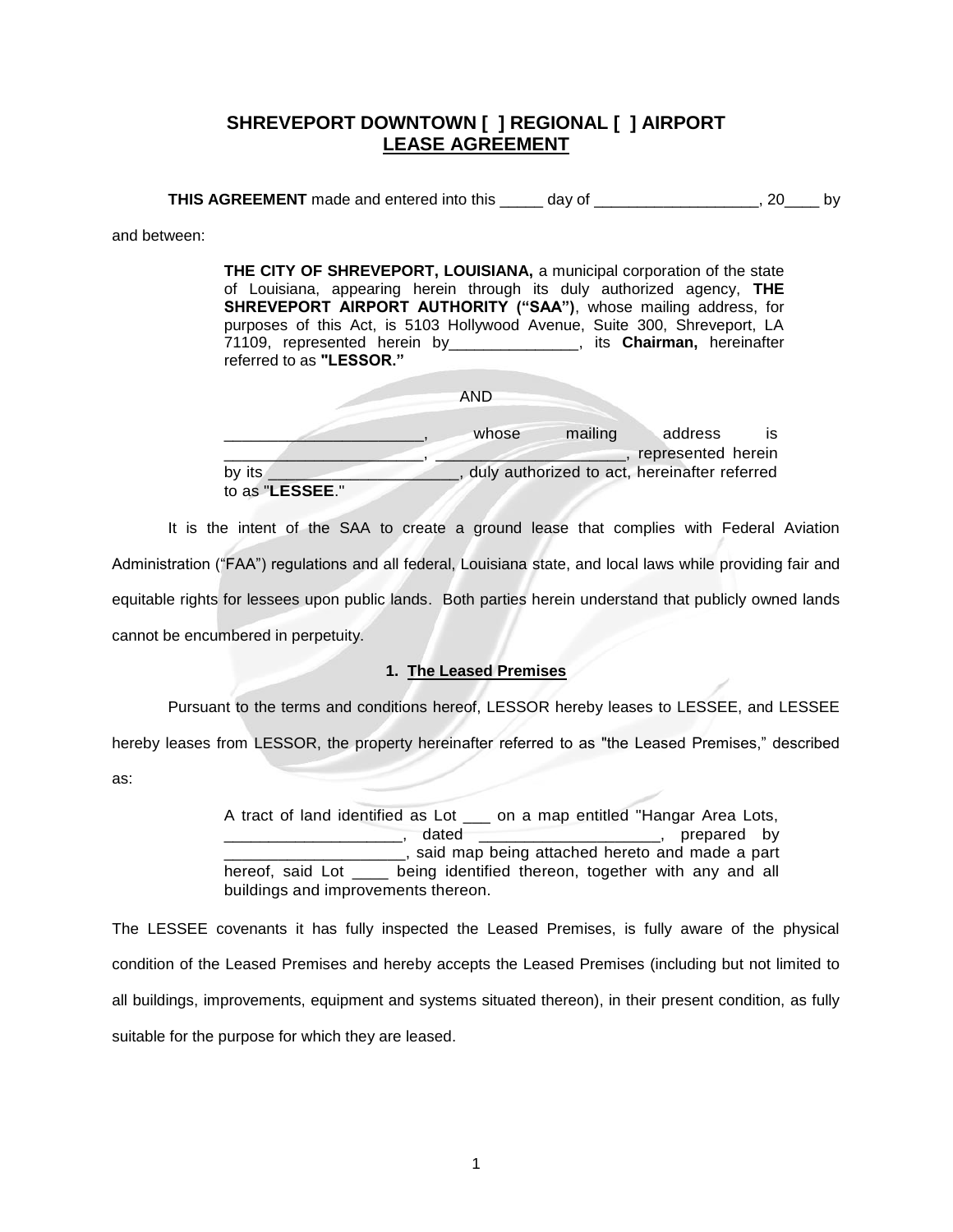### **2. Use of the Leased Premises**

LESSEE shall use the Leased Premises primarily for the storage, maintenance, and repair of aircraft owned by or leased to LESSEE which are used regularly for air transportation. In addition, if this Lease is designated in Section 4 as a commercial lease, LESSEE may use the Leased Premises to operate charter/air taxi operations at the Airport and to store, maintain and repair aircraft of third persons.

LESSEE agrees that the primary purpose of the hangar located on the Leased Premises (the "Hangar") will be aeronautical in nature; however, the Hangar may be used to temporarily store other items of personal property when such storage in no way interferes with the storage of aircraft and does not otherwise violate this Lease or the FAA requirements regarding storage of non-aeronautical items in airport facilities designated for aeronautical use. Such storage shall not violate fire regulations cause structural or other damage to Airport improvements, including surface areas, nor detract from the clean and orderly appearance of the Airport.

If this Lease is designated in Section 4 as a non-commercial lease, LESSEE agrees that (i) the aircraft to be stored on the Leased Premises shall not be used in any charter and/or "for hire" service; (ii) the Leased Premises will not be used to display aircraft held by LESSEE or others for sale (except in the case of an isolated sale of an aircraft owned by LESSEE), or for any other purpose common to Fixed Base Operators or Commercial Operators; (iii) LESSEE shall not engage in any type of commercial activity on the Leased Premises; and (iv) LESSEE shall not use the Leased Premises for the storage, maintenance or repair of aircraft owned by other persons.

### **3. Terms and Options**

# *3.1 Initial Term*

This Lease shall have an initial term of ten (10) years commencing on \_\_\_\_\_\_\_\_\_\_ 20 (the "Commencement Date") and expiring on This initial term in the statement of the statement of the statement of the statement of the statement of the statement of the statement of the statement of the statement of the shall be subject to the adjustments in rental rates and fees set forth below.

### **3.2 Extension Option(s)**

Provided LESSEE is not in default of any provision of this Lease at the time it exercises the option(s) granted herein and provided the option(s) are not in conflict with the needs of the airport or with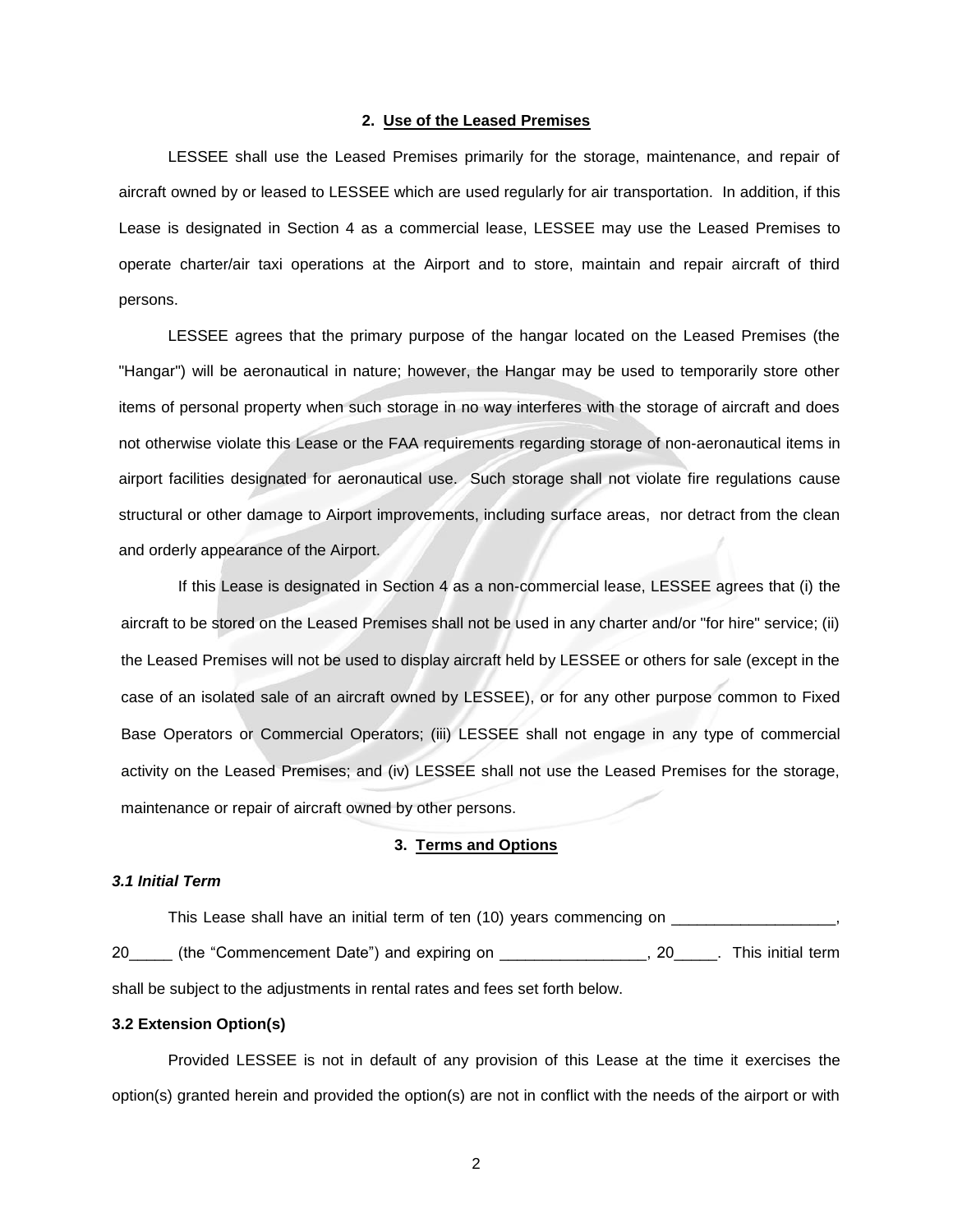the LESSOR's planning strategy, as decided by the SAA, LESSOR hereby grants LESSEE extension option(s) as follows, pursuant to *LA R.S. 2:135.1(B)(2)(a) and (b)*, on the same terms and conditions as set forth herein and subject to the adjustments in rental rates and fees set forth below:

[ ] One (1) ten (10) year extension option, provided LESSEE has added or constructed permanent improvements on or made to the Leased Premises in the amount of not less than twenty thousand dollars (\$20,000), during the initial term of this Lease. To exercise this option LESSEE shall provide written notice to LESSOR 60 days before the expiration of the initial term of their intent to extend this Lease and shall provide documentation that such improvements have in fact been made.

[ ] Up to two (2) ten (10) year extension provided LESSEE has added or constructed permanent improvements on or to the Leased Premises valued in excess of (i) sixty thousand dollars (\$60,000) if the Leased Premises are located at the Shreveport Downtown Airport or (ii) one hundred thousand dollars (\$100,000) if the Leased Premises are located at Shreveport Regional Airport. The LESSEE shall receive one (1) ten (10) year extension for each \$60,000, (in the case of Shreveport Downtown Airport or \$100,000 (in the case of Shreveport Regional Airport), value of additions or construction of permanent improvements made during the initial term or any extension of this Lease, not to exceed a total of two (2) ten (10) year extensions. To exercise this option LESSEE shall provide written notice to LESSOR 60 days before the expiration of the initial term or any extension period of their intent to extend the Lease and shall provide documentation that such improvements have in fact been made and are valued in excess of the amount required above. Notwithstanding any provision in this Lease to the contrary and specifically, but not limited to, those provision in Sections 6, 7, and 15, all improvements and additions so made shall become the property of LESSOR, without any action or cost to the LESSOR.

In the event that LA R.S. 2:135.1 is hereafter amended, or other Louisiana law is enacted, to retroactively reduce the monetary requirements in LA R.S. 2:135.1(B)(2)(a) and (b) that a lessee must satisfy in order to be entitled to an extension option the LESSOR and LESSEE may mutually agree to amend this Lease to afford LESSEE the benefit of such reduced requirements if such provision are applicable to leases previously entered into.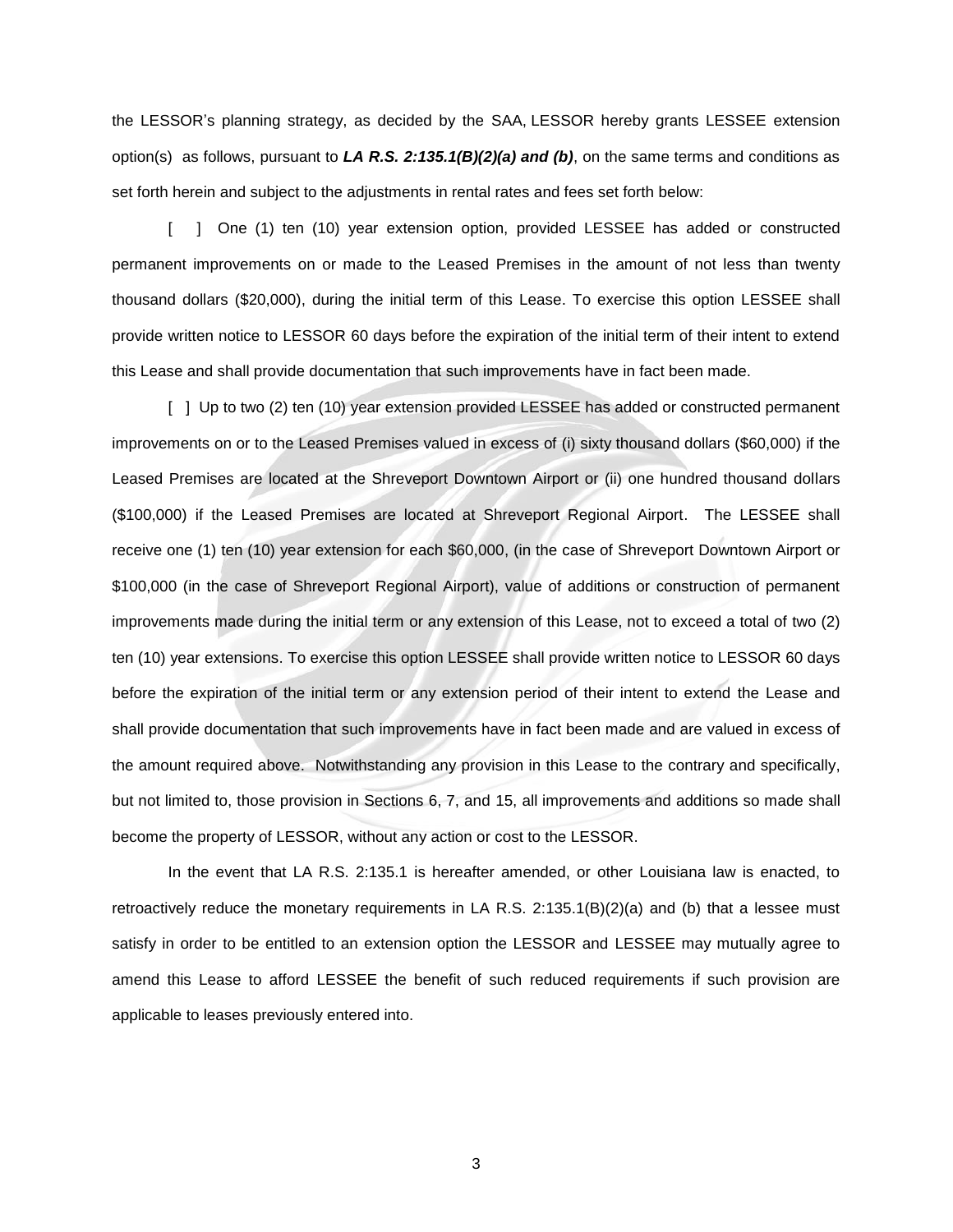#### *3.3 Reconduction*

Once the initial term of this Lease has expired, if the LESSEE does not exercise any of its subsequent options to extend, or once any extension of this Lease has expired the Lease shall terminate on the expiration date of the term then in effect and LESSEE shall surrender possession of the premises under the provisions of Section 7 of this Lease.

### **4. Rental Rates and Fees**

### *4.1 Rent*

As rental for the Leased Premises, LESSEE agrees to pay LESSOR rent as follows:

- **[ ] COMMERCIAL LEASE:** The sum of \_\_\_\_\_\_\_\_\_\_\_\_\_\_\_\_\_\_\_\_\_\_\_\_\_\_\_ AND  $N0/100$  DOLLARS ( $\_\_\_\$ SF X current approved rate = \$ $\_\_\_\_\_\_\_\_\$ ) per year, subject to adjustment as provided below.
- **[ ] NON-COMMERCIAL LEASE:** The sum of \_\_\_\_\_\_\_\_\_\_\_\_\_\_\_\_\_\_\_\_\_\_\_\_\_\_\_ AND  $NO/100$  DOLLARS ( $S = S$ F X current approved rate = \$ $S =$  ) per year, subject to adjustment as provided below.

The foregoing rental rate shall be payable annually, in advance, the first annual payment coming due on the Commencement Date and subsequent payments coming due on the same day of each year thereafter for so long as this Lease remains in effect. All rent and other monetary payments due under this Lease shall be made at 5103 Hollywood Avenue, Suite 300, Shreveport, Louisiana, 71109. Any installment of rent not paid when due shall bear interest at the rate of twelve (12%) percent per annum from the date it becomes due until paid. The rental rates do not include utilities or the installation of utility metering devices, which cost or charges shall be paid by LESSEE.

### *4.2 Escalation of Rent*

During each successive year of the initial term or any extension hereof, beginning one year after the commencement date of this Lease, the annual rental rate shall be adjusted as provided below, provided that the rental rate as adjusted for each term shall not in any event be less than the annual rental rate for the first year hereof. LESSOR shall give LESSEE written notice of such change not less than thirty (30) days before the effective date of the new rental rate provided, however, that such rental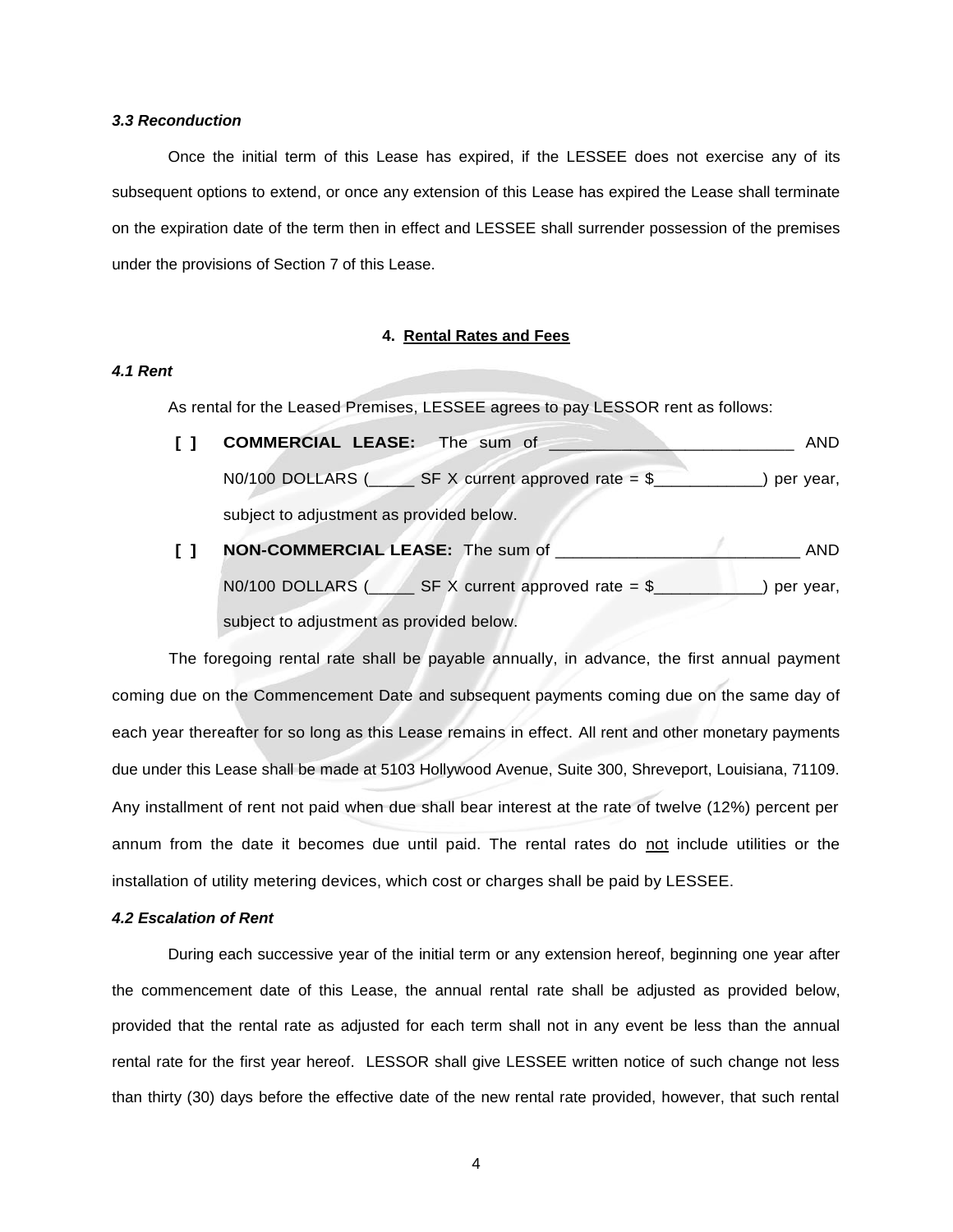rate shall not be adjusted unless the same adjustments are made for all airport lessees in the same category as LESSEE.

LESSOR may increase the annual rental rate by the greater of (i) two percent (2%) or (ii) the percentage increase in the CPI, as hereinafter defined, based on the ratio that the CPI for the last month of the immediately preceding year of this Lease bears to the CPI for the month last preceding the Commencement Date or the date of the last rate increase effectuated under this Lease, whichever is most recent. "CPI" as used herein shall mean the Consumer Price Index for All Urban Consumers, U.S. Average, All items, issued by the U.S. Bureau of Labor Statistics Section of the monthly Labor Review.

#### *4.3 Self-Fueling Flowage Fee*

If the Lease is designated as a non-commercial lease above in this section, LESSEE agrees that it will not allow the fueling of any aircraft from fueling tanks or facilities that may be located on the Leased Premises except aircraft owned by or leased to LESSEE. LESSEE must obtain a permit to self-fuel. In the event LESSEE has obtained from LESSOR a permit for dispensing fuel, LESSEE agrees to pay as additional consideration for this Lease a flowage fee in accordance with the SAA's self-fueling permit and SAA Schedule of Rates and Charges.

LESSOR reserves the right at any time and at its sole option upon thirty (30) days prior written notice to LESSEE to increase or decrease the amount of fuel flowage fees to be paid by LESSEE.

LESSOR reserves the right to audit the records pertaining to any fuel flowage fee owing to LESSOR. In the event that a discrepancy greater than ten (10%) percent of the report amount is determined by audit, LESSEE shall pay, the cost of the audit and any delinquent flowage fees, plus interest. LESSOR shall pay for the cost of the audit if the discrepancy is less than ten (10%) percent of the amount reported.

#### *4.4 Card Access Fee*

LESSOR shall pay a fee of \$100 for each Airport access card that LESSEE requires to have. Each card so issued to LESSEE shall be valid for the entire term of this Lease without payment of any additional card fee. If the card is lost, destroyed or stolen, LESSOR shall be entitled to a fee of \$150 for each replacement card.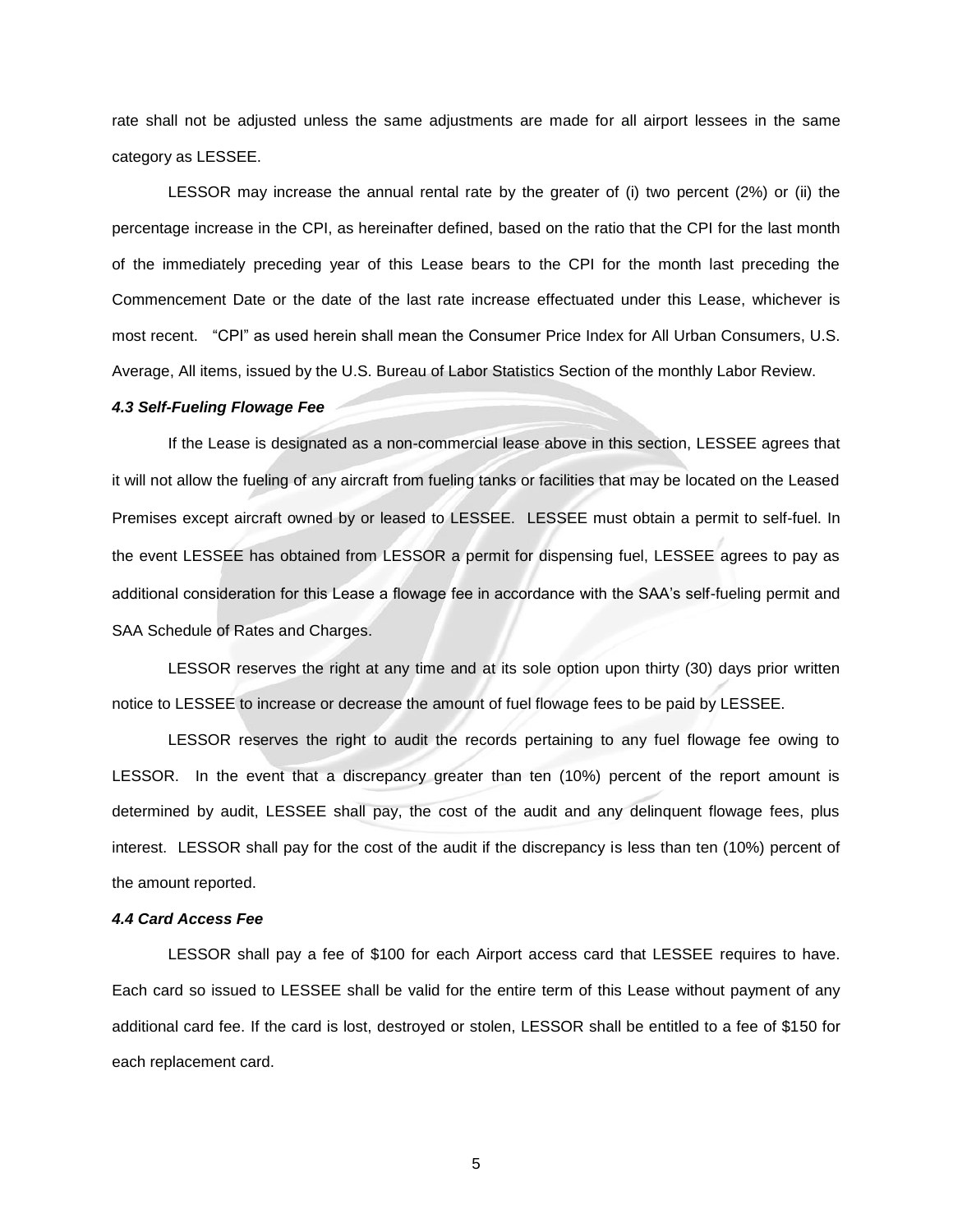### *4.5 Lease Transaction Fees*

LESSEE shall pay, or reimburse LESSOR for, the cost of recording this Lease and any extension, amendment, assignment, sublease, or other transaction in which recording costs are incurred, as well as other all third-party out-of-pocket costs charged to the LESSOR in connection with the execution of this Lease or any such extension, amendment, assignment, sublease, or other transaction.

### **5. Maintenance**

LESSEE acknowledges it has inspected the Leased Premises and agrees to maintain, at its sole cost and expense, the grounds and all equipment and improvements on the Leased Premises1 and to promptly make any and all repairs or replacements as necessary. LESSEE also agrees to maintain the Leased Premises and its improvements and equipment in good operating order and in a neat, orderly and presentable condition consistent with good business practices. This obligation to repair includes the obligation to make all repairs to the Hangar (including the roof and exterior structures of the Hangar) and aprons now or hereafter constructed on the Leased Premises by the LESSEE.

LESSEE agrees to pay for all utilities consumed on the Leased Premises including interior and exterior utility lines, equipment, fixtures and connections owned or installed by or for LESSEE. LESSEE shall also be responsible for snow removal in or on the Leased Premises.

In the event the United States of America or another agency, governmental or otherwise, not hired, paid or employed by LESSOR to do so, should take over, supervise and operate runways, landing areas, lights, radio control tower, and other aerial navigation aids or facilities which shall have been operated and maintained at the Airport by LESSOR at its own expense, and LESSEE is required to make payment to such agency for the use of the facilities, then the rentals and fees provided herein for LESSEE to pay LESSOR for that particular use or activity shall terminate, it being the intent hereof that LESSEE shall not be required to pay duplicate charges.

LESSOR shall not be liable for any damage either to person or property, whether sustained by LESSEE or by other persons, due to the Airport, any improvements thereon or any part thereof or any appurtenances thereof being out of repair, or due to any accident in or about the Airport, or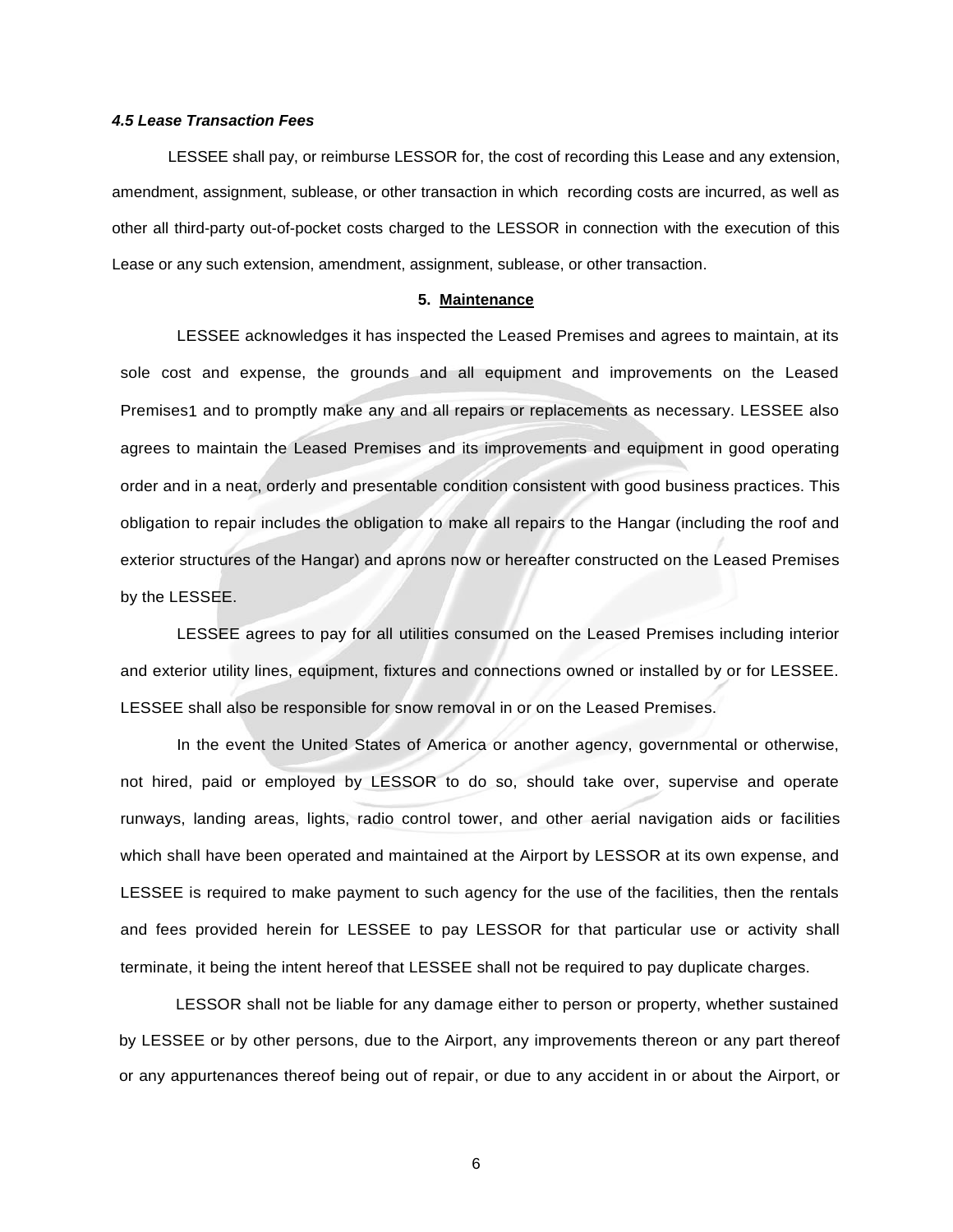due to any act or neglect of any tenant or occupant of the Airport or any other person, or due to lack of snow or water removal at the Airport or any part thereof or in connection with the construction of any improvement by LESSOR or its contractors at the Airport. Without limiting the generality of the foregoing, LESSOR shall not be liable for damage caused by water, steam, snow, ice, sewerage, gas, bursting or leaking of pipes or plumbing or electrical causes, or the negligence of contractors, employees, agents, or licensees of LESSOR, unless the damage is proved to be the result of the gross negligence or willful misconduct of LESSOR.

In addition to other rights and remedies of LESSOR hereunder, if LESSOR discovers and reports any maintenance deficiency to LESSEE that LESSEE is responsible for as defined in the Lease and requires repair or replacement in order to maintain the Leased Premises, improvements, aircraft ramp, structural integrity or appearance of any structure(s), including without limitation any doors, roof and/or exterior walls, LESSEE will promptly undertake and complete such repairs or replacements at its expense. In the event LESSEE fails to perform its obligations hereunder, LESSOR may, at its sole option, after thirty (30) days notice, undertake and complete any such maintenance, repairs or replacements, but will have no obligation to do so, and the cost thereof will be deemed additional rent and will be paid by LESSEE to LESSOR no later than thirty (30) days after the date of invoice from LESSOR to LESSEE for such costs.

LESSEE will provide a complete and proper arrangement for the frequent and adequate sanitary handling and disposal, away from the Airport, of all trash, garbage and other refuse caused as a result of the occupancy or use of the Leased Premises.

All maintenance, repairs, additions or other work of any kind or nature performed, constructed or installed by or on behalf of LESSEE in or upon the Leased Premises, will conform in all respects to (a) all applicable federal, state and local statutes, ordinances and building codes, (b) all applicable rules and regulations promulgated by LESSOR including the SAA Rules and Regulations (c) the SAA's design standards, if any, for the Airport, as promulgated by LESSOR from time to time.

### **6. Improvements upon the Leased Premises**

### *6.1 Construction of Improvements*

If there is no hangar on the Leased Premises at the time LESSEE entered into this Lease, LESSEE may construct on the Leased Premises any one aircraft hangar and facility incidental to the storage, maintenance and operation of aircraft, and must maintain, repair and replace any and all such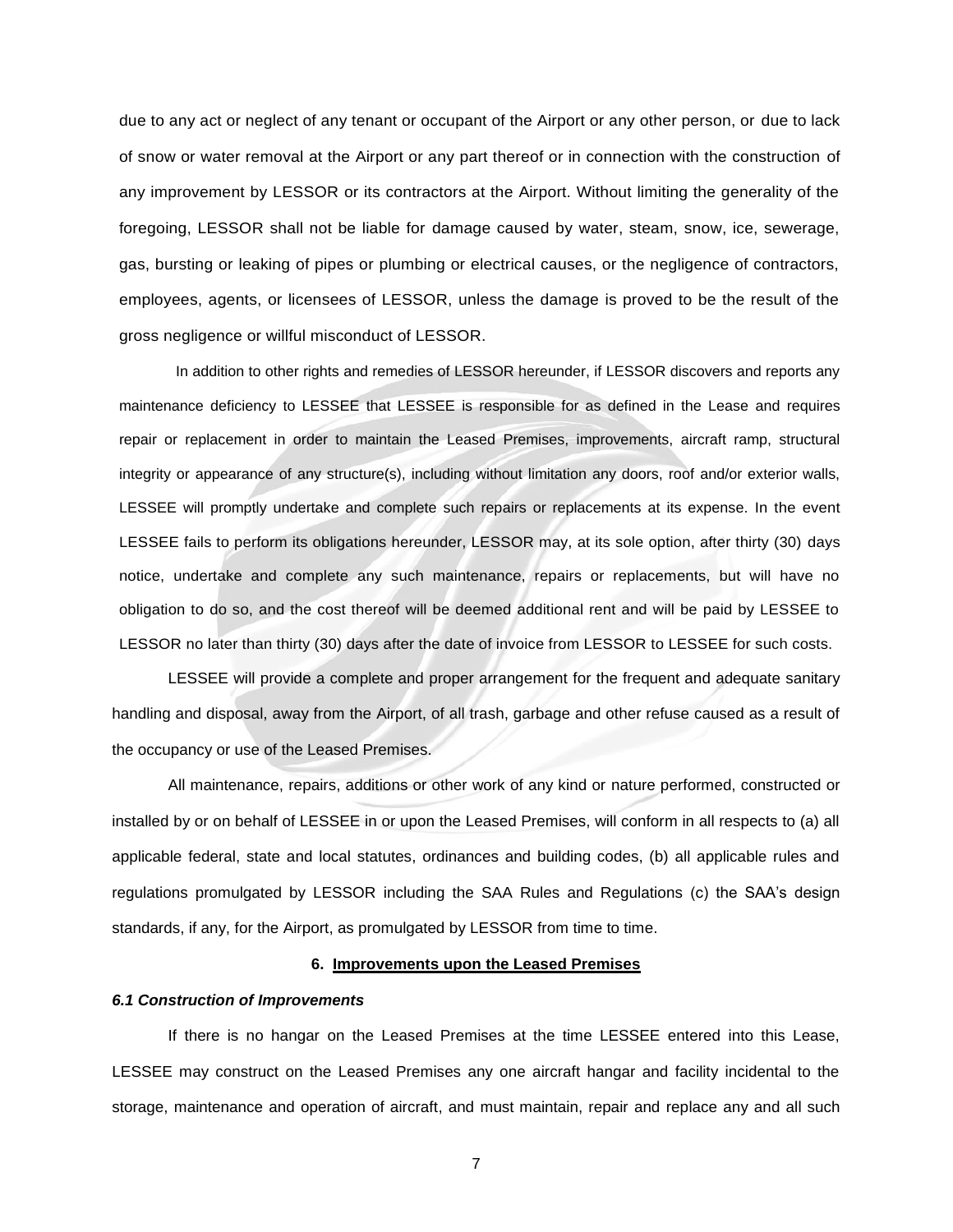structures and facilities ("Improvements"). Any construction required of or desired by LESSEE shall be done in accordance with design and construction requirements of the LESSOR and all applicable codes and regulations, and plans for such Improvements shall be submitted to the LESSOR for approval prior to the beginning of construction. LESSOR will act reasonably when considering the request, however, LESSOR may refuse to approve the proposed Improvement in the event that such improvement is in conflict with the needs of the airport or in conflict with the SAA's planning strategy, as determined by the SAA. When LESSOR has approved construction of any structure on the Leased Premises, LESSEE agrees to commence construction within six (6) months from the date of approval and to complete construction within one (1) year of the commencement of construction.

#### *6.2 Liens upon Improvements*

In the event of a default, no LENDER may enforce a lien placed on an improvement upon the leased premises without the prior approval of the LESSOR. Notwithstanding the foregoing, in connection with financing provided by a LENDER for the construction, renovation, repair or expansion of Improvements located upon the Leased Premises, LESSOR will, if so requested by either the LENDER or the LESSEE, execute a written agreement, containing commercially reasonable terms, by which LESSOR consents to a leasehold mortgage in favor of the LENDER upon the LESSEE's rights under this Lease and upon the Improvements belonging to LESSEE (unless otherwise provide in this Lease), as well as the enforcement of such mortgage by foreclosure in the event of a default thereunder.

### *6.3 Improvements at the Termination of the Lease*

At the termination of this Lease for any reason, LESSEE may remove such Improvements from the Leased Premises provided that LESSEE is not then in default under this Lease beyond any applicable cure period.

Any such removal must be completed within ninety (90) days after the date of termination of this Lease. LESSEE shall be responsible for any damages resulting from the construction or removal of the Improvements by LESSEE. LESSEE's right to remove the Improvements does not include the right to remove, mutilate or destroy any taxiway, apron, or similar improvements constructed by LESSEE or LESSOR on the Leased Premises or at the Airport.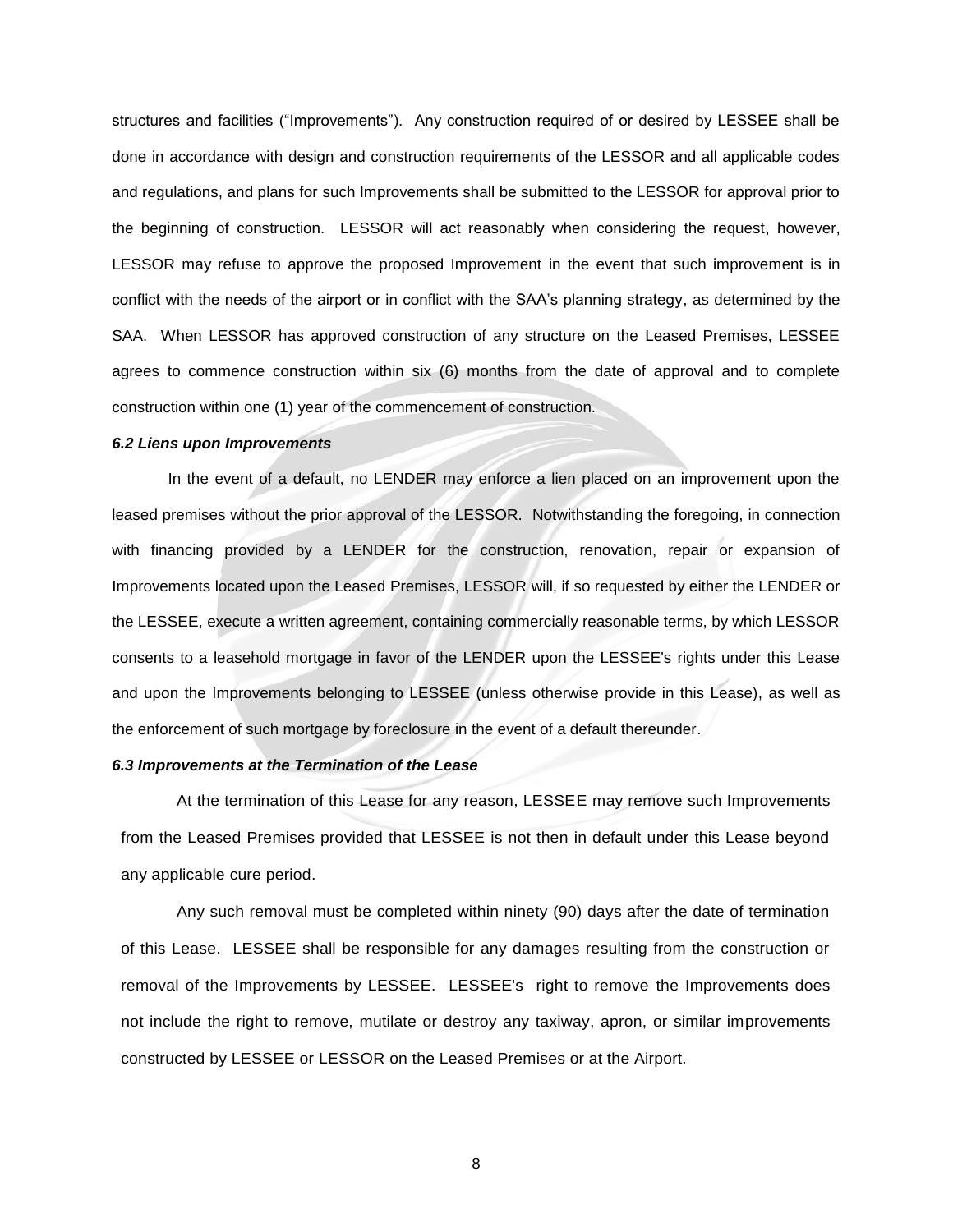If LESSEE does not remove the Improvements within ninety (90) days after expiration or termination of this Lease, then LESSEE's right to remove shall cease and LESSOR shall have the option to (i) become the owner of all of the Improvements that were not removed, without the necessity of compensating LESSEE therefore and without any further action on the part of LESSOR or LESSEE, or (ii) by making demand upon LESSEE no later than thirty (30) days after the expiration of such ninety-day period, require LESSEE to remove any or all of the Improvements and to restore the Leased Premises to their condition prior to the construction of the Improvements. LESSOR's failure to make demand upon LESSEE for removal of the Improvements before the expiration of such thirty-day period shall be deemed its election not to require removal. In the event LESSOR makes a timely demand for removal, LESSEE shall, within sixty (60) days after such demand, remove at LESSEE's expense the Improvements that LESSOR has demanded be removed, and LESSEE shall be liable for the rental value of the Leased Premises from the end of the lease until the Improvements are removed.

The provisions of this Section regarding forfeiture shall not apply to LESSEE if LESSEE assigns the balance of the lease term to a third party who receives an assignment of the Lease from LESSEE with the consent of LESSOR under the terms of Section 15 of this Lease. **LESSOR is not required to approve a lease to any transferee of the Improvements nor is LESSOR required to lease the Leased Premises to any unauthorized transferee of the Improvements.** LESSEE acknowledges that LESSEE must comply with all provisions of law and regulation, including but not limited to the Rules and Regulations in connection with the Leased Premises and that LESSOR has no obligation whatsoever to enter into a Lease of the Leased Premises or to approve an assignment to accommodate an unauthorized transfer or assignment of the Improvements by LESSEE.

Notwithstanding the foregoing, if LESSOR terminates this Lease on account of a default by LESSEE that remains uncured after the expiration of any applicable cure period, LESSEE shall not have any right to remove any Improvements. Unless LESSOR exercises its option to require removal of any Improvements by making a demand for removal within thirty (30) days after LESSOR's termination of this Lease, all of the Improvements shall, at any termination of this Lease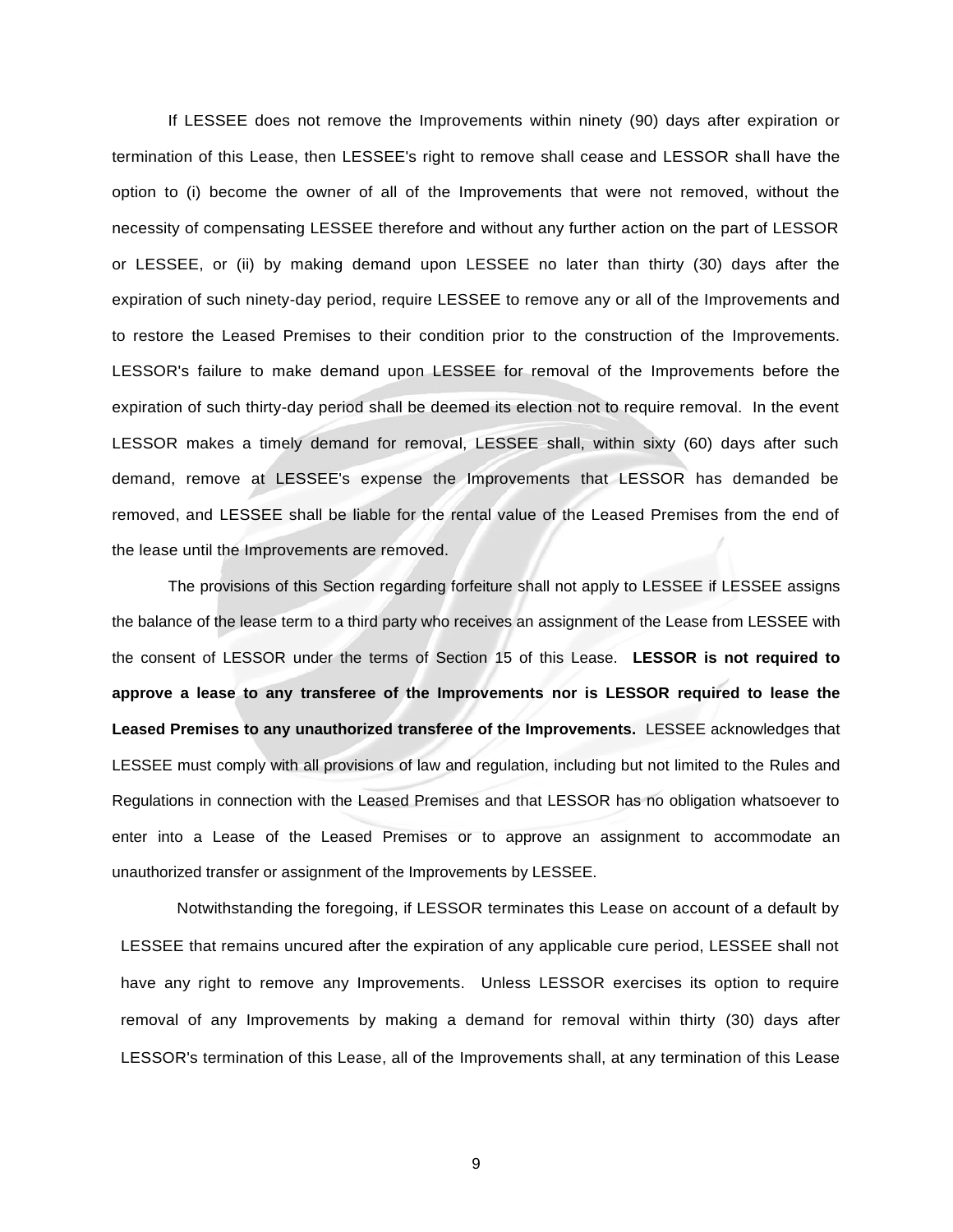on account of LESSEE's default, become the property of and owned by LESSOR and shall be deemed to have been forfeited to LESSOR by LESSEE.

#### **7. Surrender of Possession**

At the termination of the Lease, the Leased Premises shall be returned to LESSOR in the same condition as when received, less ordinary wear and tear, provided that if LESSEE does not remove any of the Improvements in accordance with Section 6 at the termination of the Lease, LESSEE shall leave the Leased Premises and all of such Improvements in good and broom clean condition.

### **8. Rights, Reservations, and Obligations of Lessor**

LESSOR, its agents and assigns, shall have the right to enter the Leased Premises, by providing at least 72 hours' notice, unless deemed emergent by LESSOR, at any reasonable time throughout the terms of this Lease for any reasonable purpose, including inspection of the general condition and state of repair of the Leased Premises in accordance with the Airport's Rules and Regulations.

No independent contractor relationship is established by this Lease and LESSEE has no authority to act as agent for LESSOR based upon this Lease.

#### **9. Rights, Reservations, and Obligations of Lessee**

LESSEE shall have the right in common with others so authorized to have access to and use of the common areas of the Airport and any appurtenant structures and additions thereto which may hereafter be designated by LESSOR from time to time for common use together with facilities, equipment, improvements and services which have been or may hereafter be provided at the Airport for common use subject, however, to compliance by LESSEE with such applicable regulations and practices and payment by LESSEE of such rates, fees, and/or charges as may be specified or levied by LESSOR from time to time.

### **10. Non-Exclusive Rights**

LESSEE shall have the nonexclusive right with others so authorized to use the common areas of the Airport and any appurtenant structures and additions thereto which may hereafter be designated by LESSOR from time to time for common use, including runways, taxiways, aprons, roadways, floodlights, landing lights, signals and other conveniences for the takeoff, flying and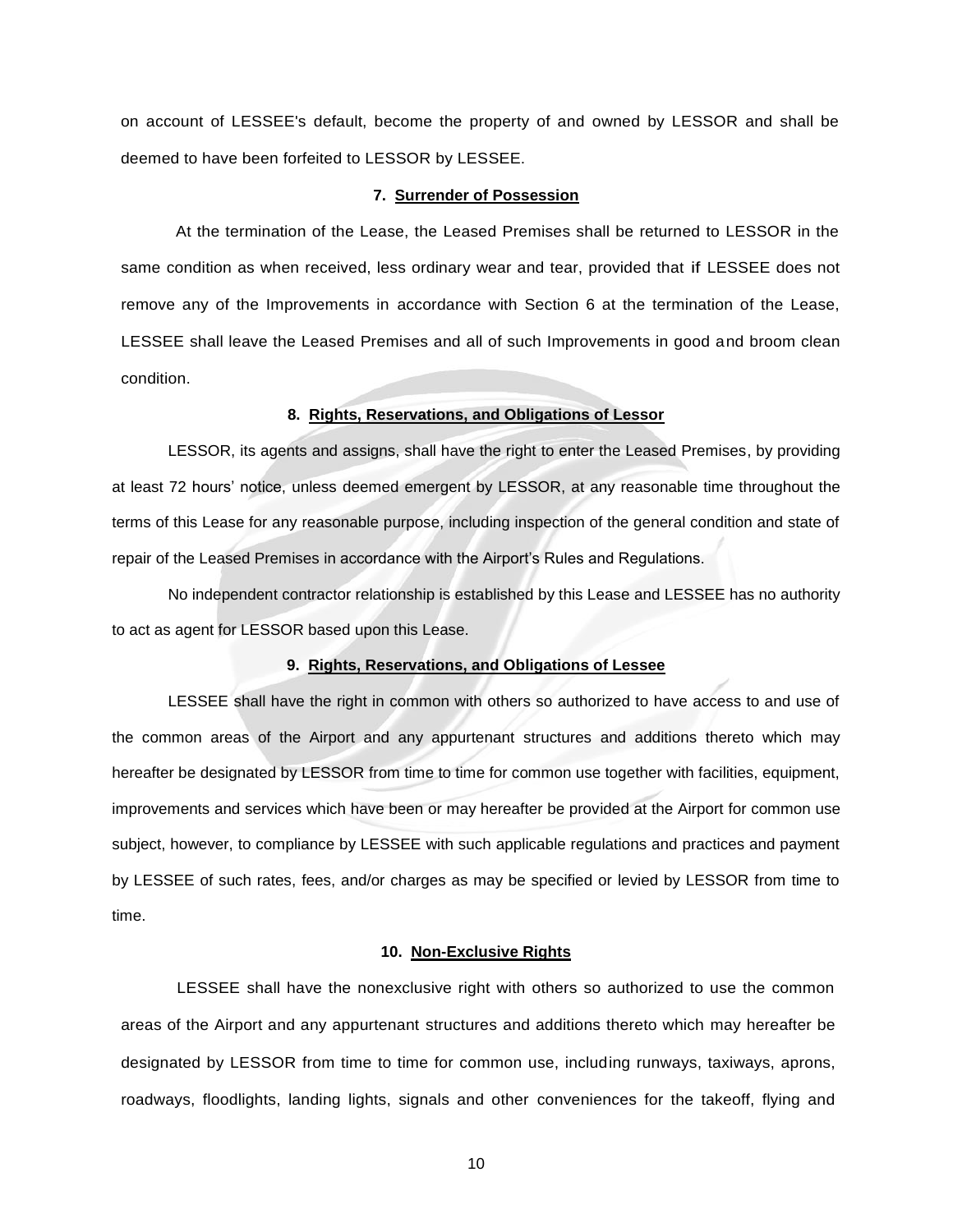landing of aircraft, subject, however, to compliance by LESSEE with such applicable regulations and practices and payment by LESSEE of such rates, fees, and/or charges as may be specified or levied by LESSOR from time to time. LESSEE agrees that any taxiway, apron, roadway, or other similar improvements constructed by it on the Leased Premises may be used by LESSOR and/or others for taxiing or other incidental and reasonable purpose.

### **11. Airport Rules and Regulations**

LESSEE shall comply with all laws, ordinances, regulations or requirements of any governmental or quasi-governmental authority, including any and all regulations established by the Airport Rules and Regulations for Shreveport Regional Airport adopted August 5, 1985, as amended, or the Airport Rules and Regulations at Shreveport Downtown Airport, adopted February 5, 2004, as amended, (the applicable Rules and Regulations are referred to herein as "the Airport Rules and Regulations") and or the rules and regulations enumerated in this Section, now in existence or hereafter promulgated or modified pertaining to the Leased Premises or to any use or occupancy thereof including but not limited to the following:

- A. The LESSEE shall obtain all necessary permits from the City, State, State Fire Marshall, utility companies or any other regulatory body requiring such documentation. **Copies of all such permits shall be submitted by the LESSEE to the LESSOR prior to occupying and/or commencing operation in or on the Leased Premises**.
- B. The LESSEE shall not store aircraft parts or trailers outside of the hangar on the Leased Premises, but the LESSEE may store airworthy aircraft owned by the LESSEE outside of such hangar. Temporary parking of vehicles on the Leased Premises is authorized when the LESSEE is on the Leased Premises or the LESSEE's aircraft is in use.
- C. The LESSEE shall not allow non-airworthy aircraft to remain on the Leased Premises for more than ninety (90) days without the written consent of the LESSOR.
- D. The LESSEE shall not store aviation gasoline or other gasoline or fuel on the Leased Premises other than that normally kept in the tanks of aircraft, absent a specific permit issued by the SAA to do so.
- E. The LESSEE shall not permit its employees or guests to enter onto the aircraft movement areas of the airport without obtaining permission from the Airport Control Tower or without the direct accompaniment of the LESSEE.
- F. The LESSEE shall not permit employees or guests to violate airport rules and regulations and/or laws of any governmental authority, including but not limited to the SAA, the City of Shreveport, the FAA or the State of Louisiana. This includes, without limitation, security rules and regulations.
- G. LESSEE agrees to follow the terms and conditions of the SHV's or the DTN's (as applicable) Louisiana Pollutant Discharge Elimination System (LPDES) Multi-Section Permit for Storm Water Discharges Associated with Industrial Activities (LAR050000)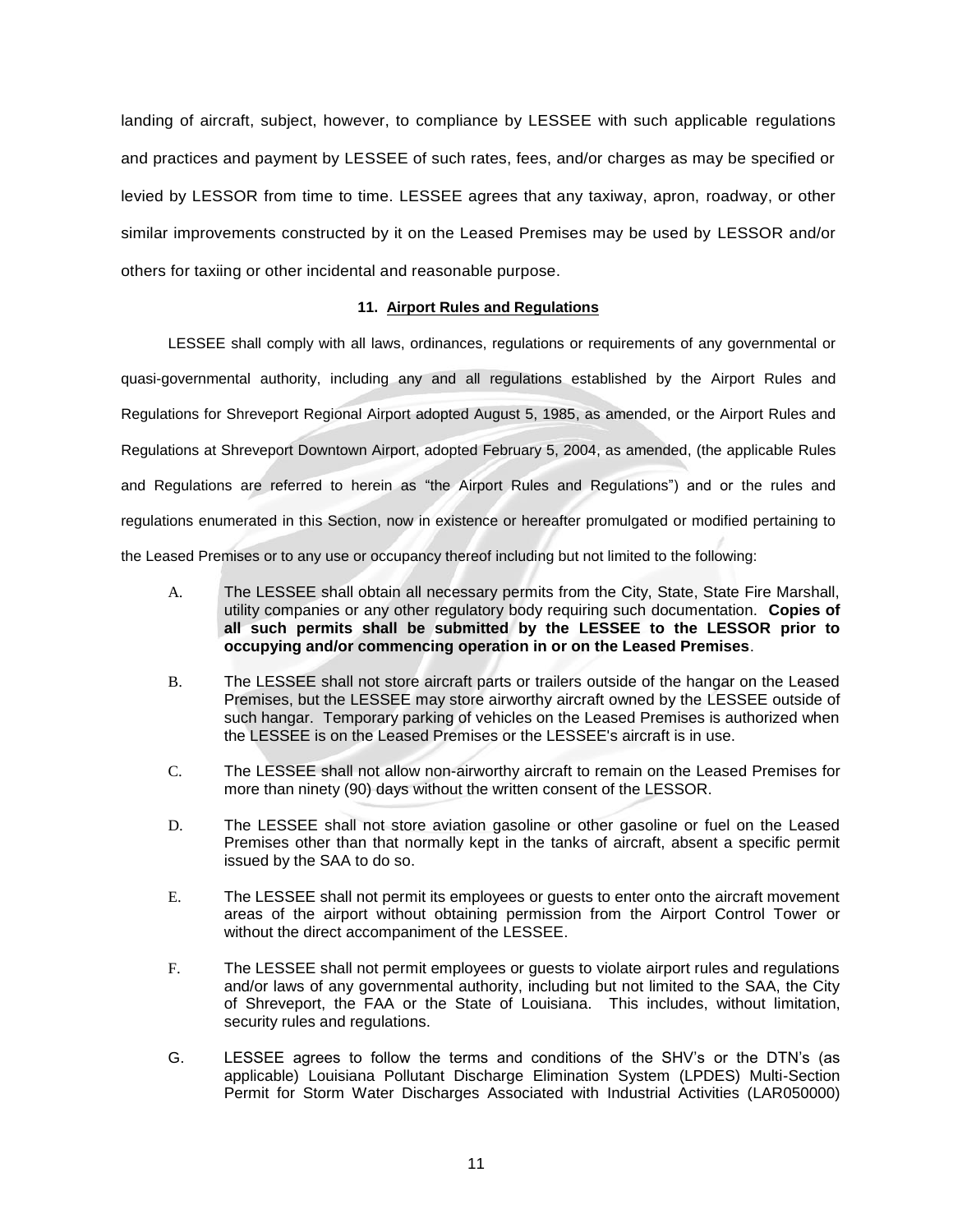including the terms and conditions of the airport's Storm Water Pollution Prevention Plan (SWP3), as approved by the SAA.

- H. LESSEE agrees to obtain and maintain the appropriate Louisiana Department of Health and Hospitals, Louisiana Department of Environmental Quality (LDEQ), and SAA, as applicable, approvals for any individual sanitary wastewater treatment system installed or on at Leased Premises.
- I. LESSEE agrees to obtain and to maintain the appropriate LDEQ, SAA and City of Shreveport approvals for the discharge of any process wastewaters (e.g., aircraft, vehicle, and equipment wash waters; engine degreasing wash waters; hangar floor wash waters; etc.) from their leasehold or areas of operation.
- J. LESSEE agrees to follow any Spill Control and Countermeasures plan that the SAA may develop in the future, once notified that such a document has been prepared and a copy has been made available to LESSEE, to address fueling of aircraft, vehicles, and equipment; the storage of fuel; storage and disposal of fuels, oil, or other petroleum products. In the interim, LESSEE agrees to follow the good housekeeping and spill control practices contained in the SWP3. Notwithstanding anything set forth herein to the contrary, LESSEE has and shall have no right granted by this Lease to store or to dispense fuel without a current self-fueling permit issued by LESSOR to LESSEE.
- K. Without limitation, LESSEE shall comply with all laws, statutes, ordinances, codes, rules, regulations, orders or decrees, federal, state or local regulating or relating to the environment, hazardous substances or materials, or petroleum products as such laws are now or at any time hereafter may be in effect relating particularly and specifically to the Leased Premises. In the event the Leased Premises become environmentally contaminated during LESSEE's occupancy of the Leased Premises or otherwise due to its actions, negligence or failure to comply with the provisions hereof, LESSEE shall be responsible for all costs related to the environmental remediation of the Leased Premises.

Notwithstanding the foregoing, the terms of this Lease and Louisiana law (but not the section of

the Rules and Regulations dealing with "Denial, Revocation or Suspension of Lease or Other Privileges"

– SHV or "Noncompliance with Rules and Regulations" - DTN) shall govern termination of this Lease for

LESSEE's failure to make payments, maintain insurance, or for violation of security and safety

regulations.

This Lease shall be subordinate to the LESSOR's federal obligations.

### **12. Insurance Obligations**

LESSEE shall obtain and maintain during the continuation of the Lease "Owners,' Landlords' and Tenants'" liability insurance written by an insurance company or companies approved by LESSOR and licensed to do business in the state of Louisiana. The insurance shall name **THE CITY OF SHREVEPORT/SHREVEPORT AIRPORT AUTHORITY** as an additional insured and must fully protect LESSOR and its agents and assigns against any and all liability for property damage and personal injury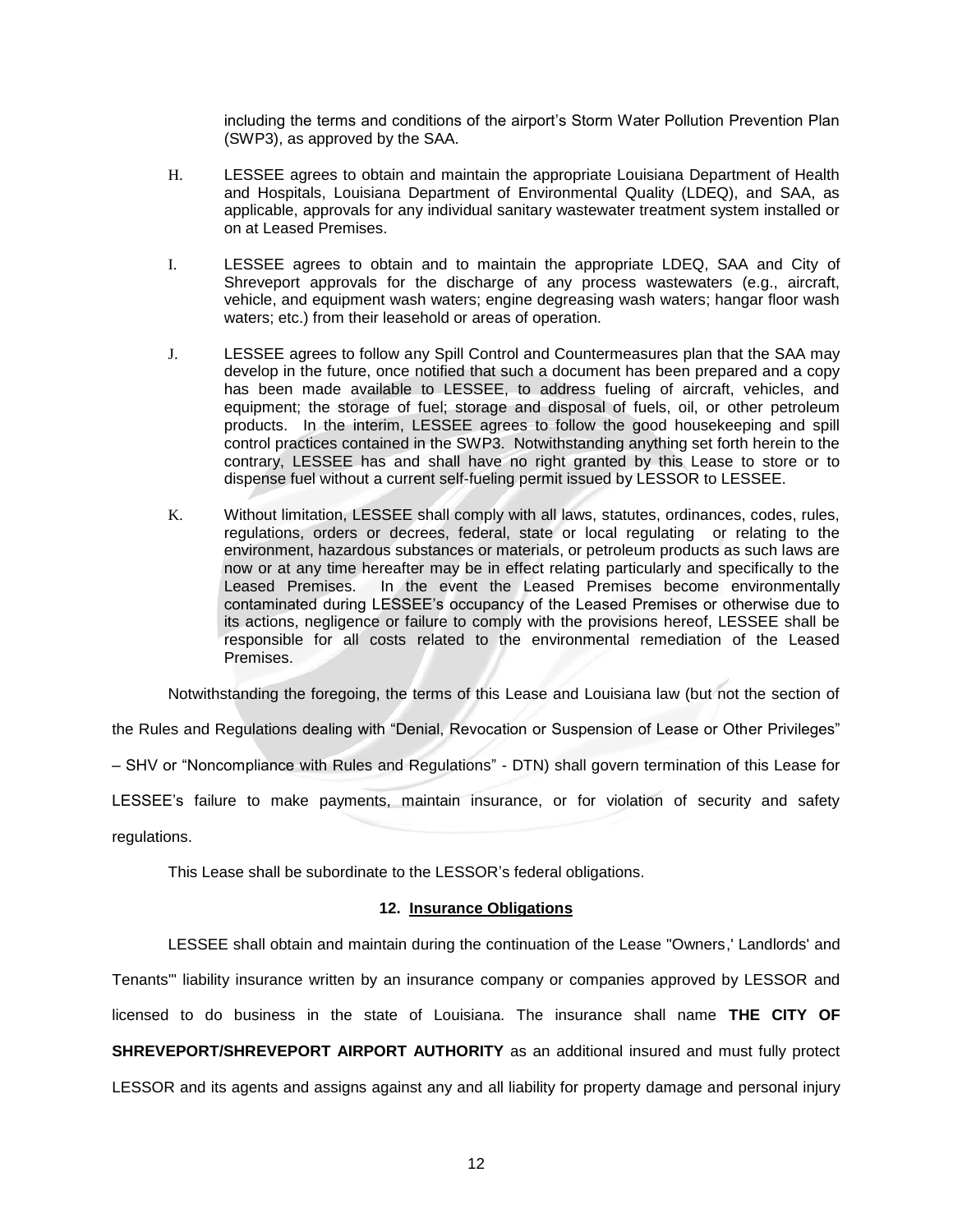suffered by anyone by reason of the use or occupancy of the Leased Premises. This insurance shall be in limits of not less than \$1,000,000.00 Combined Single Limit Liability.

The insurance requirements may be amended by the City of Shreveport's Risk Manager from time to time. LESSOR will notify LESSEE, in writing, of any amendments should they occur. The amendment(s) shall become a part of this Lease.

The certificate(s) of insurance shall be provided to LESSOR as evidence of such insurance throughout the term of this Lease without request by LESSOR at least ten (10) days prior to the inception of each policy period.

# **13. Taxes**

LESSEE shall pay all taxes and assessments against any buildings, structures or other property

located on the Leased Premises during the term of this Lease.

### **14. Default**

Should any of the following events occur, LESSEE shall be in default under this Lease, and

LESSOR may, at its option and in addition to exercising any other right or remedy provided by

applicable law, declare all remaining rental due under the terms hereof immediately due and payable

or may choose to immediately terminate this Lease:

- A. LESSEE shall fail to pay any rental payment, fuel flowage payment or other monetary sum when due, and that failure is not cured within ten (10) days after the date of LESSEE's receipt of notice from LESSOR of such failure.
- B. LESSEE shall fail to pay any tax, assessment or civil or criminal penalty or fine incurred in connection with or as a result of its occupancy of the Leased Premises and/or conducting any activity on the Leased Premises, and that failure is not cured within ten (10) days after the date of LESSEE's receipt of notice from LESSOR of such failure.
- C. LESSEE shall fail to provide insurance as required by this Lease and/or to provide proof of that insurance to LESSOR, and that failure is not cured within ten (10) days after the date of LESSEE's receipt of notice from LESSOR of such failure.
- D. LESSEE shall permit any unlawful activity to be conducted on the Leased Premises, or violate any provision of any Federal, State, Parish, or City law, ordinance, rule, or regulation, and any such default is not cured within ten (10) days after the date of LESSEE's receipt of notice from LESSOR of such default.
- E. If this is a non-commercial lease, LESSEE shall permit any commercial activity to be conducted on the Leased Premises, and any such default is not cured within ten (10) days after the date of LESSEE's receipt of notice from LESSOR of such default.
- F. LESSEE shall make any fraudulent or material misstatement or misrepresentation made to LESSOR.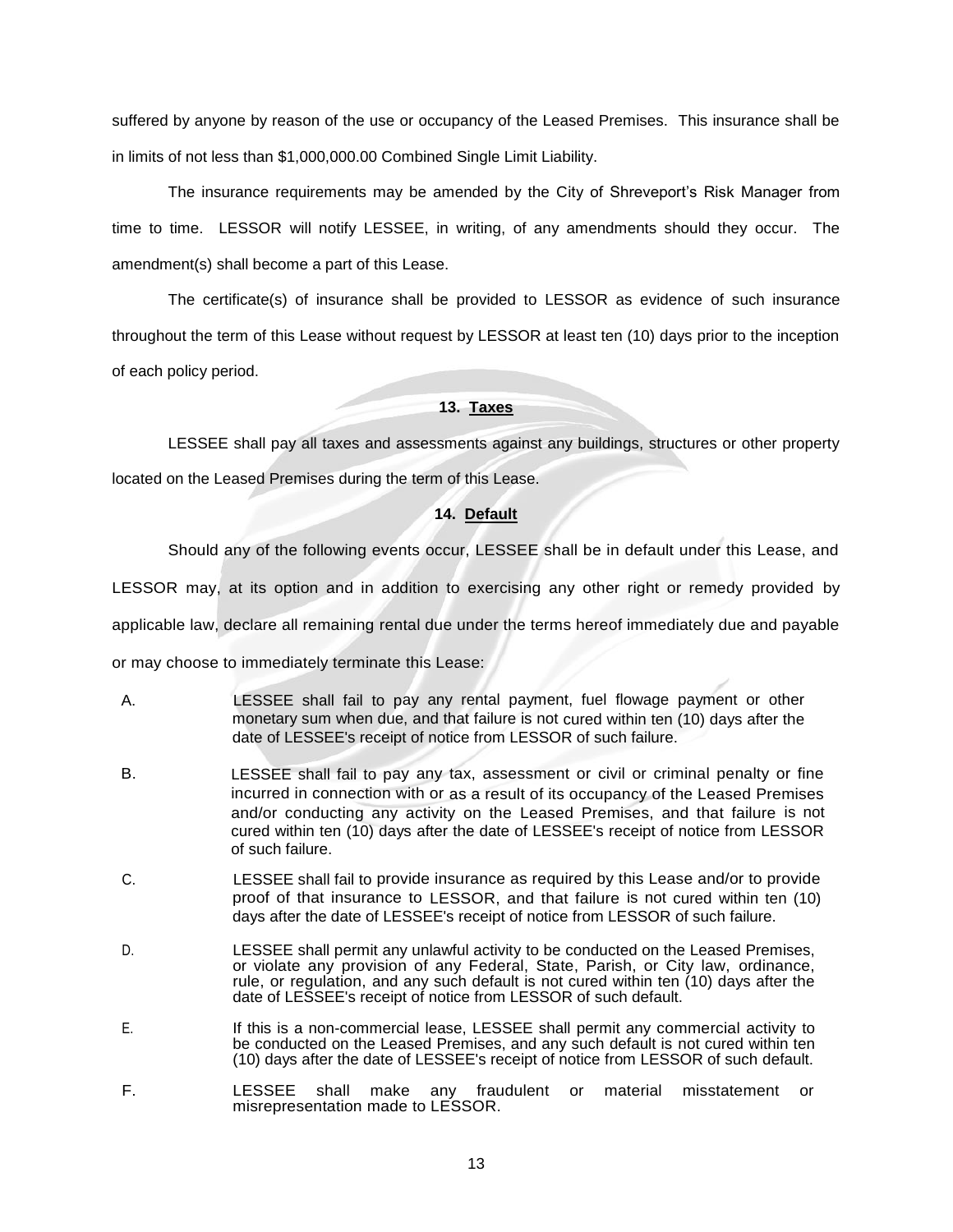G. LESSEE shall otherwise fail to comply with any obligation arising under this Lease and that failure is not cured within ten (10) days after the date of LESSEE's receipt of notice from LESSOR of such failure, unless extended by the Airport Director.

LESSOR may send invoices or statements for rent or other charges. LESSEE acknowledges that LESSOR is not required to do so and that receiving such an invoice or statement is not a condition precedent to the obligation of LESSEE to honor all terms and conditions of this Lease. Sending of such an invoice or statement shall not alter the terms of this Lease in any manner.

### **15. Assignment of Agreement**

### *15.1 Assignment*

LESSEE shall not, without the express written consent of LESSOR, assign the balance of the lease term or any interests hereunder, or permit the use of the Leased Premises by any party other than LESSEE (or, in the case of use, by its affiliated companies). Any consent which LESSOR may give for an assignment shall not destroy this provision, and later assignments shall be made likewise only on the prior consent of LESSOR expressed in writing. In the case of such permitted assignment, the ASSIGNEE shall become directly liable to LESSOR for all obligations of LESSEE hereunder.

Any assignment shall be in writing, and LESSEE shall provide a copy thereof to LESSOR at least ninety (90) days in advance of the proposed inception date. LESSOR shall respond in writing either consenting or refusing to consent to said assignment at least thirty (30) days in advance of the proposed inception date. LESSOR will act reasonably when considering the proposal, however, LESSOR may refuse to approve the proposed assignment in the event that such assignment is in conflict with the needs of the airport or in conflict with the SAA's planning strategy as determined by the SAA. LESSOR's reasonable denial may include, but is not limited to, LESSEE's failure to meet financial obligations, inability or unwillingness to adhere to LESSOR's Rules and Regulations.

#### *15.2 Subletting*

LESSEE shall not, without the express written consent of LESSOR, sublet the Leased Premises or any portion thereof, or permit the use of the Leased Premises by any party other than LESSEE (or, in the case of use, by its affiliated companies). Any consent which LESSOR may give for a sublease shall not destroy this provision, and later subleases shall be made likewise only on the prior consent of LESSOR expressed in writing. In the case of such permitted sublease, the SUBLESSEE shall become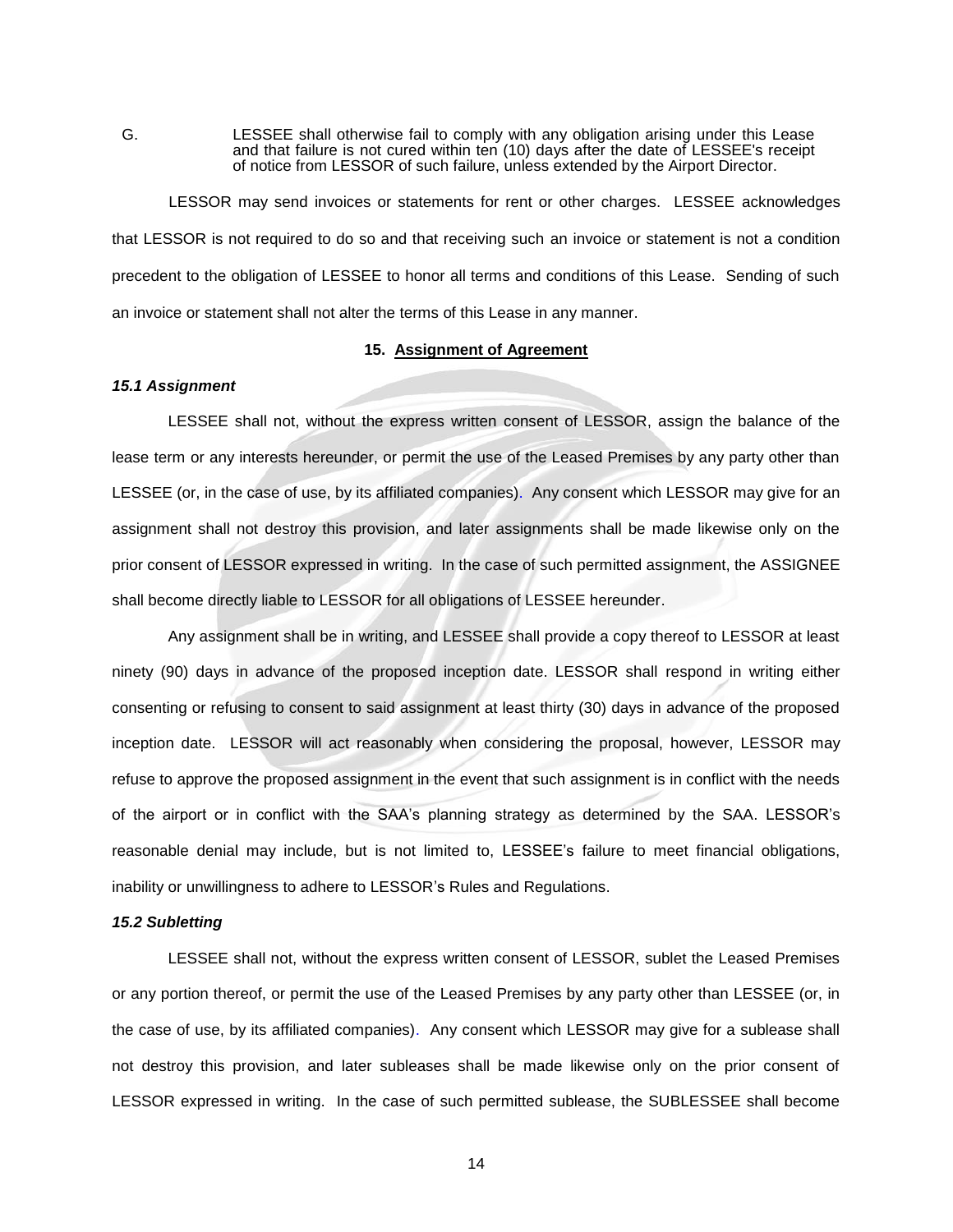directly liable to LESSOR for all obligations of LESSEE hereunder, but no sublease by LESSEE shall relieve LESSEE of any liability hereunder. **If this lease is designated as a non-commercial lease in Section 4 above, subleasing is not permitted.**

Any sublease shall be in writing, and LESSEE shall provide a copy thereof to LESSOR at least thirty (30) days in advance of the proposed inception date. LESSOR shall respond in writing either consenting or refusing to consent to said sublease at least fifteen (15) days in advance of the proposed inception date. LESSOR will act reasonably when considering the proposal, however, LESSOR may refuse to approve the proposed sublease in the event that such sublease is in conflict with the needs of the airport or in conflict with the SAA's planning strategy, as decided by the FAA. LESSOR's reasonable denial may include, but is not limited to, failure to meet financial obligations or inability or unwillingness to adhere to LESSOR's Rules and Regulations.

#### **16. Hold Harmless Provision**

LESSEE assumes full responsibility to LESSOR and to all third parties for the condition of the Leased Premises and agrees to maintain same in a safe condition, and to defend, indemnify and hold LESSOR harmless from any and all liability and from any injury or damage arising from or connected with the condition of the Leased Premises or LESSEE's activities. LESSOR shall not be liable or responsible for any damage to LESSEE's or others property located on the Leased Premises nor for any loss or damage to any property of LESSEE or others by theft or otherwise.

LESSEE shall indemnify, save, hold harmless, and defend LESSOR, its officials, agents and employees, its successors and assigns, individually or collectively, from and against any claim, action, loss, damage, injury, liability, and the cost and expense of whatsoever kind (including, but not limited to, reasonable attorney fees, disbursements, court costs, and expert fees which may arise out of LESSEE's occupancy or use of the Leased Premises) and any fines in any way arising from or based upon the violation of any federal, state, parish or municipal laws, ordinances, rules or regulations, by LESSEE, its agents, employees, or successors and assigns. Notwithstanding the foregoing, LESSEE shall have no indemnity obligation to the extent such claim, action, loss, damage, injury, liability, injury, liability, and cost and expense was caused by LESSOR's negligent or intentional act.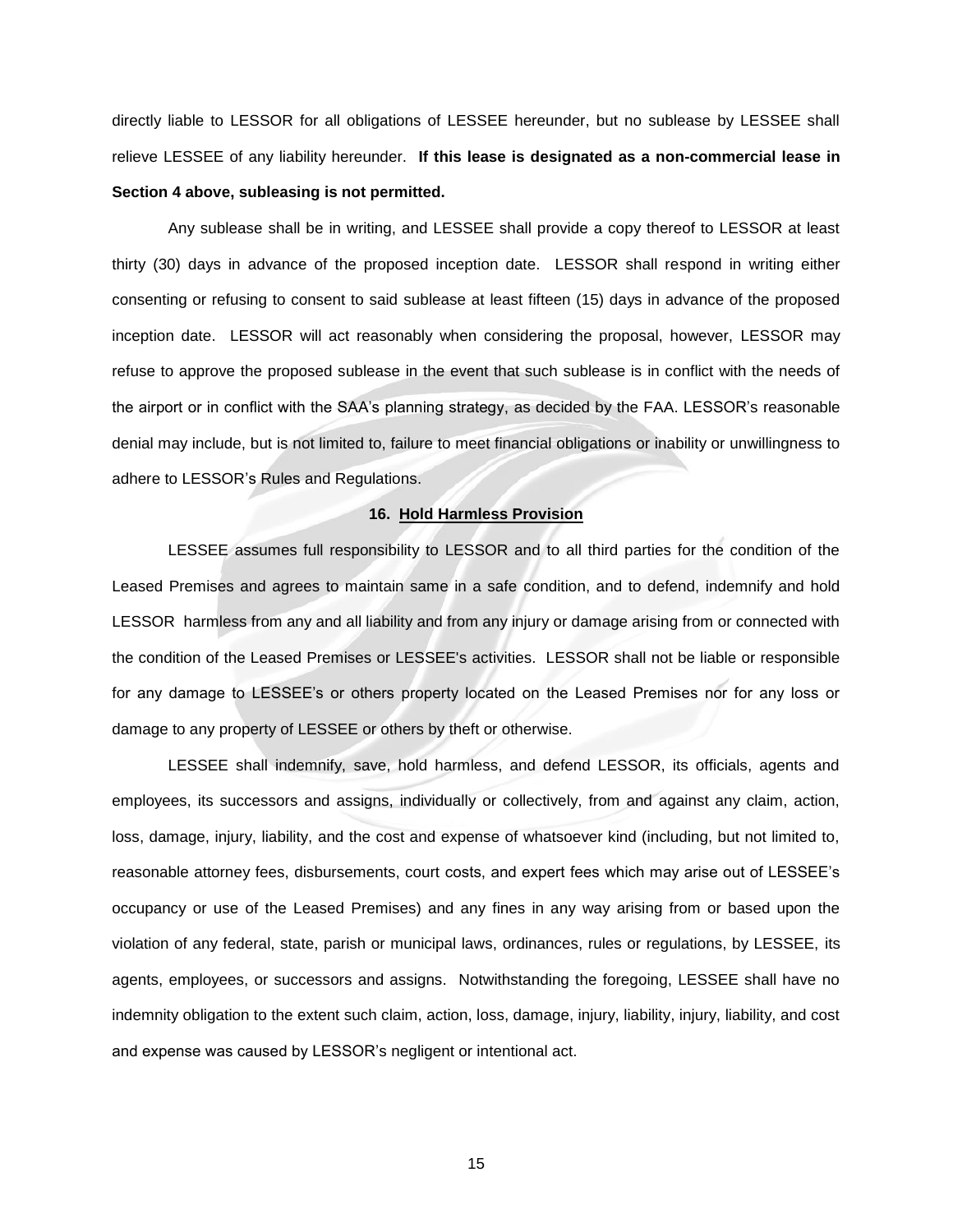### **17. Non-Discrimination**

Pursuant to the rules and regulations of the FAA or any other regulatory authority having jurisdiction or responsibility, LESSEE assures that it will undertake a non-discrimination program as required by 14 CFR Part 152, Subpart E (or any amendments or modifications thereto), to insure that no person shall on the grounds of race, creed, color, national origin, or sex be excluded from participating in any employment activities covered in 14 CFR Part 152, Subpart E (or any amendments or modifications thereto). LESSEE assures that no person shall be excluded on these grounds from participating in or receiving the services or benefits of any program or activity covered by this subpart. LESSEE assures that it will require that its covered sub-organizations provide assurances that they will undertake nondiscrimination programs and that they will require assurances from their sub-organizations, as required by 14 CFR Part 152, Subpart E (or any amendments or modifications thereto), to the same effect.

### **18. Attorney's Fees and Venue**

In the event that LESSOR or LESSEE institutes legal proceedings to enforce any obligation under this Lease, the prevailing party shall be entitled to collect a reasonable attorney's fee and court costs incurred in connection with such proceedings. LESSOR and LESSEE further agree that the only proper venue for litigation arising out of this Lease shall be the First Judicial District Court, Caddo Parish, Louisiana, and, to the extent that they have or can obtain subject matter jurisdiction, the federal courts having jurisdiction over Caddo Parish, Louisiana.

### **19. Revocability Clause**

Pursuant to Section 2.03(a) of the Charter of the City of Shreveport, as amended, LESSOR and LESSEE stipulate that this Lease shall be revocable by LESSOR at any time a public use of the Leased Premises shall be found to exist by the Shreveport City Council. LESSOR shall provide notice of such revocation not later than ninety (90) days prior to its effective date. LESSEE shall have no right to claim, nor shall LESSOR have any obligation to pay any reimbursement, relocation costs, set-off, or damages to LESSEE resulting from the revocation of this Lease in accordance with this Section subject to the following exceptions:

A. If this Section is utilized in relation to Federal Aviation Administration (FAA) funded projects and/or plans and LESSEE's improvements have not been fully amortized over their expected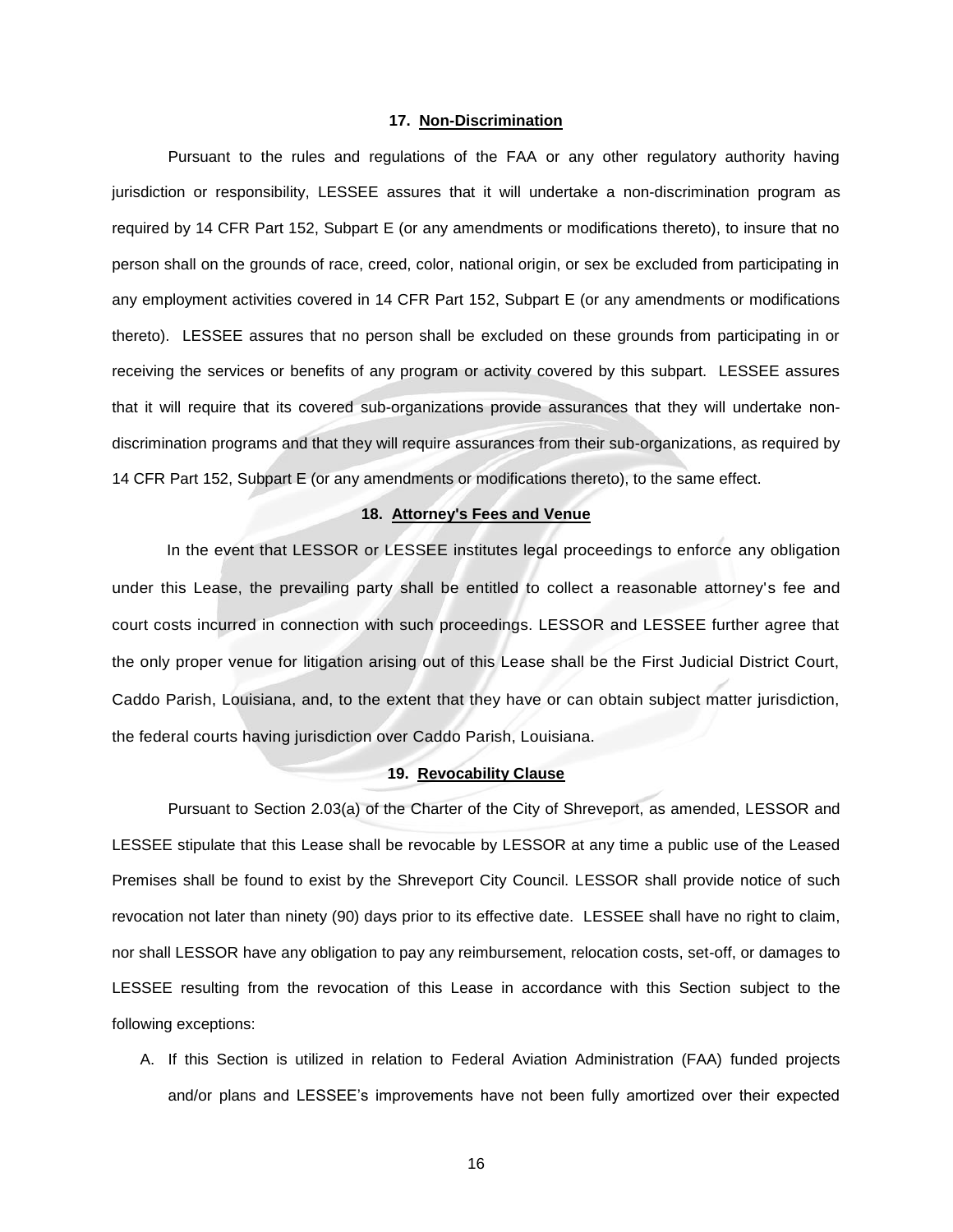useful life, the FAA may provide compensation for the improvements. If FAA AIP funding is made available, the FAA's process shall be followed to determine the amount of compensation payable to LESSEE and the conditions under which the LESSEE will be compensated shall be in accordance with the FAA. Under no circumstances shall the Shreveport Airport Authority or City of Shreveport be liable for any compensation beyond FAA funding and/or grants provided to LESSOR specifically for compensation to LESSEE for improvements.

B. If this Section is utilized in relation to projects and/or plans that do not involve FAA funds and/or grants and LESSEE's improvements have not been fully amortized over their expected useful life, LESSOR shall compensate LESSEE in an amount equal to the fair market value of the LESSEE's interest in this Lease and LESSEE's Improvements, determined on the basis of the time remaining in the then current term of this Lease and any extension option(s) of this Lease provided LESSEE has made the investments and commitments required under this Lease for said extension option(s).

LESSEE's failure to include a public purpose revocation clause in any subcontract, purchase order, agreement or any other document or writing related to this Lease shall not subject LESSOR to liability for lost profits or damages which may result from LESSOR's revocation of this Lease in accordance with this Section.

#### **20. Severability**

The provisions of this Lease are and shall be subject to all applicable federal, state or local laws, regulations and interpretations, and, in the event that any of the provisions of this Lease shall be declared to be unenforceable by virtue of such laws, regulations or interpretations, the remaining terms of this Agreement shall survive such declaration and any court of competent jurisdiction is authorized to modify this Lease so that it complies with law.

### **21. Waiver**

LESSEE acknowledges that it is entitled to notice to vacate under Article 4701 of the Louisiana Code of Civil Procedure but waives all rights to that notice to vacate.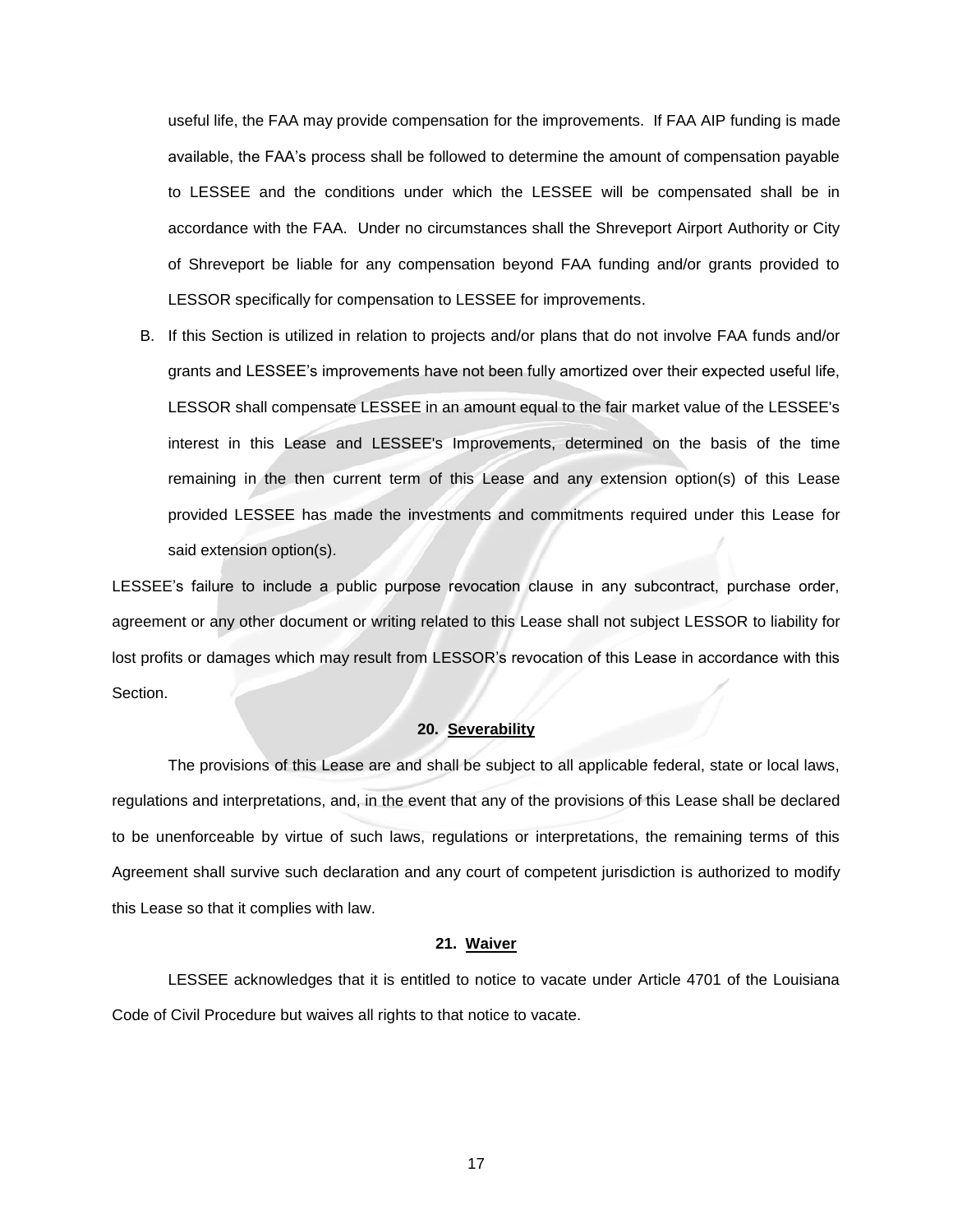Any failure by LESSEE to exercise any rights or remedies under this Lease shall not be a waiver of any rights or remedies of LESSEE under this Lease nor shall it constitute forbearance nor shall it constitute a modification of the Lease.

To the extent the hearing provisions of the Rules and Regulations may be deemed to apply to this Lease, LESSOR and LESSEE waive any such provision.

LESSEE hereby irrevocably waives the right to claim that any of its property located in or on the Leased Premises is exempt from execution or attachment or exempt by any law from the payment of debt, and all such property shall be subject to and responsible for the payment of the money agreed to be paid by LESSEE under this Lease and for the discharge of any liability created by this Lease.

#### **22. Additional Conditions**

**[ ]** If the preceding blank is checked, this Lease is subject to the additional conditions and terms appearing in the attached Addendum.

### **23. Security Interest for Lessor's Lien**

LESSEE acknowledges that LESSOR has a security interest in all movable property located on the Leased Premises to secure any unpaid charges under this Lease. LESSEE further agrees that if called upon, it will execute a UCC-1 or UCC-3 or other document, if necessary to preserve the security interest of LESSOR as to third parties or to maintain a security interest in full force and effect. LESSOR herein agrees not to perfect a lien on aircraft owned by the LESSEE until such time that the LESSEE is in default of this agreement beyond the allowable cure period contained herein.

### **24. Binding Effect**

**THIS LEASE** shall be binding upon LESSOR and LESSEE and their respective successors, heirs and assigns.

### **25. Choice of Law**

**THIS LEASE** shall be governed by the laws of the State of Louisiana, without regard for its principles of conflicts of law which might refer this matter to the court of another state for resolution.

### **26. Entire Agreement**

**This** Lease is the entire agreement between the parties superseding any prior, oral or written agreements, with the applicable Rules and Regulations and current Schedule of Rates and Fees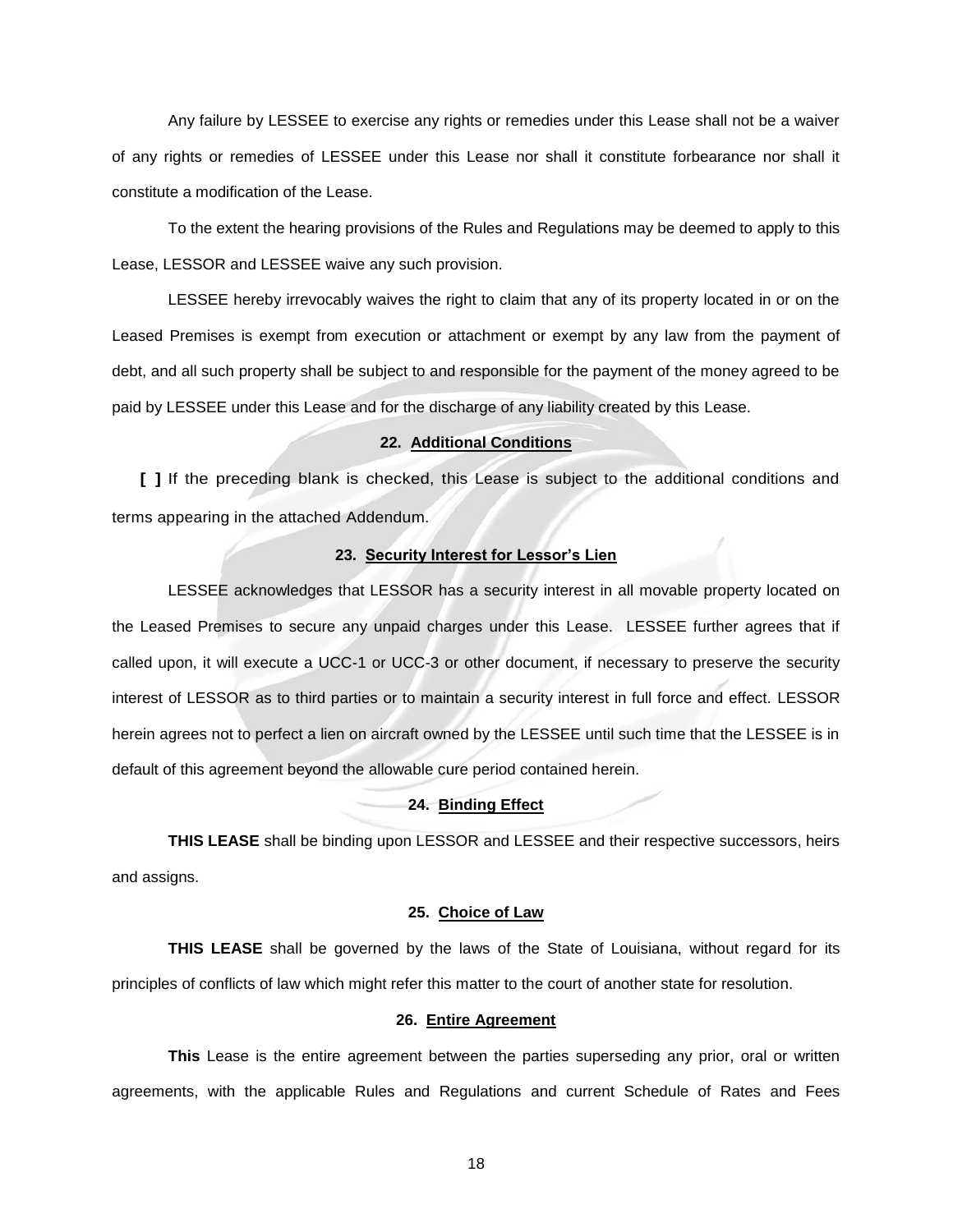incorporated herein by reference. No modification or waiver or amendment of this Lease is valid unless in writing and signed by all parties by authorized representatives.

#### **27. Financial Records**

LESSEE shall maintain all financial records pertaining to all matters relating to this Lease in accordance with generally accepted accounting principles and procedures. LESSEE shall retain all of its records and supporting documentation applicable to this Lease with the City of Shreveport or SAA for a period of three (3) years, except as follows:

- A. Records that are subject to audit (fuel flowage fees) shall be retained for three (3) years after such findings have been resolved;
- B. All such records and supporting documentation shall be made readily available upon request for inspection or audit by representations of the City of Shreveport or the LESSOR. In the event LESSEE ceases to do business, it shall turn over to the City of Shreveport or LESSOR all of its records relating to this Lease to be retained by the City of Shreveport or LESSOR for the required period of time.

LESSEE agrees to permit the City of Shreveport or LESSOR or either's designated representative to inspect and/or audit its records and books relative to this Lease at any time during normal business hours and under reasonable circumstances and to copy therefrom any information the City of Shreveport or LESSOR desires concerning LESSEE's operations hereunder. City of Shreveport or LESSOR shall provide written notice prior to the execution of the provision. If LESSEE or its records and books are not located within Caddo or Bossier Parish, in the event of an audit, LESSEE agrees to deliver the records or have the records delivered to the City of Shreveport or LESSOR's designated representative at an address designated by the City of Shreveport of LESSOR within the City of Shreveport. If the City of Shreveport or LESSOR's designated representative finds that the records delivered by LESSEE are incomplete, LESSEE agrees to pay the City of Shreveport or LESSOR's representative's costs to travel to LESSEE's office to audit or retrieve the complete records.

#### **28. Lease Conversion**

If this Lease is designated in Section 4 as a non-commercial lease, LESSEE shall be bound by all restrictions, requirements, prohibitions and covenants of this Lease applicable to non-commercial leases.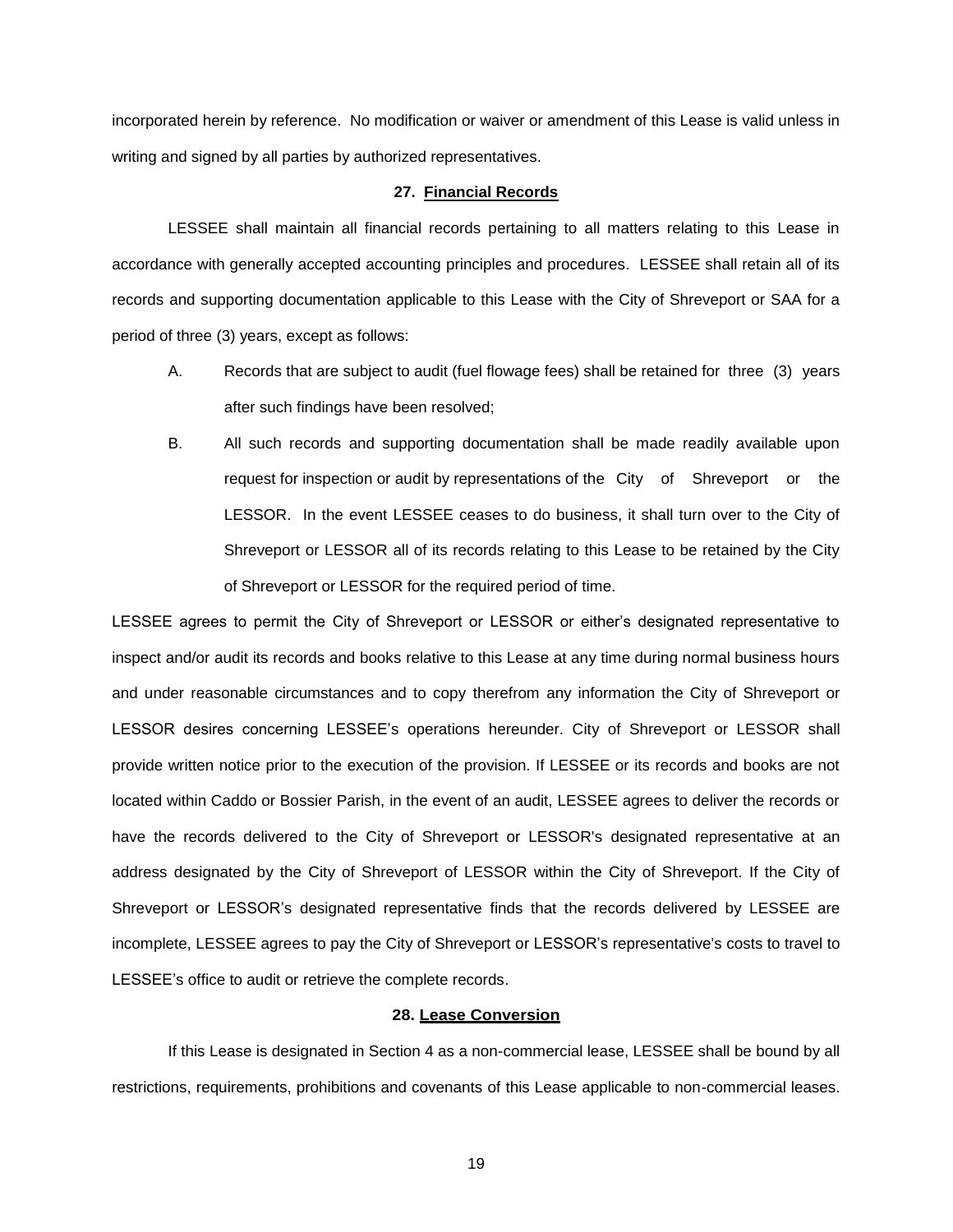Provided that LESSEE is not in default under this Lease beyond any applicable cure period, LESSEE may at any time during the term of this Lease request conversion of this Lease to a commercial lease. LESSOR shall be entitled to refuse consent to a conversion of this Lease to a commercial lease if such conversion would interfere in any material way with LESSOR's plans for future expansion, development or operation of the Airport. From and after the effective date of such conversion, the rent provided for under Section 4 shall be adjusted to the rental rate then being charged by LESSOR for new commercial leases of comparable space at the Airport, subject to annual adjustment thereafter as provided in Section LESSOR may refuse to approve the proposed lease conversion in the event such conversion is in conflict with the needs of the airport or in conflict with the SAA's planning strategy, as decided by the SAA. This Section 28 shall not apply if this Lease is designated in Section 4 as a commercial lease.

### **29. Notice**

Any and all notice regarding Lease execution and extension shall be sent by certified mail, return receipt requested, postage prepaid to the addresses listed herein below, with such notices to be transmitted contemporaneously to the appropriate addressee by facsimile transmission. Otherwise, any other notice or demand which, by provision of this Lease, is required or permitted to be given or served to either of the parties shall be deemed to have been sufficiently given and served for all purposes (i) when personally delivered or sent by facsimile or electronic mail, provided confirmation of transmission and receipt is retained by the party sending the facsimile or electronic mail, or (ii) one day after being sent by a nationally recognized overnight express courier (charges prepaid), or (iii) five days following mailing by certified or registered mail, postage prepaid and return receipt requested, in each case addressed (until another address or addresses is given by notice pursuant to this Section) to the parties as follows:

- If to LESSOR: Shreveport Airport Authority Attn: Director 5103 Hollywood Ave., Suite 300 Shreveport, LA 71109 Fax: (318) 673-5377 Email:
- With a copy to: City Attorney City of Shreveport P. O. Box 31109 Shreveport, LA 71130 Fax: (318) 673-5230 Email: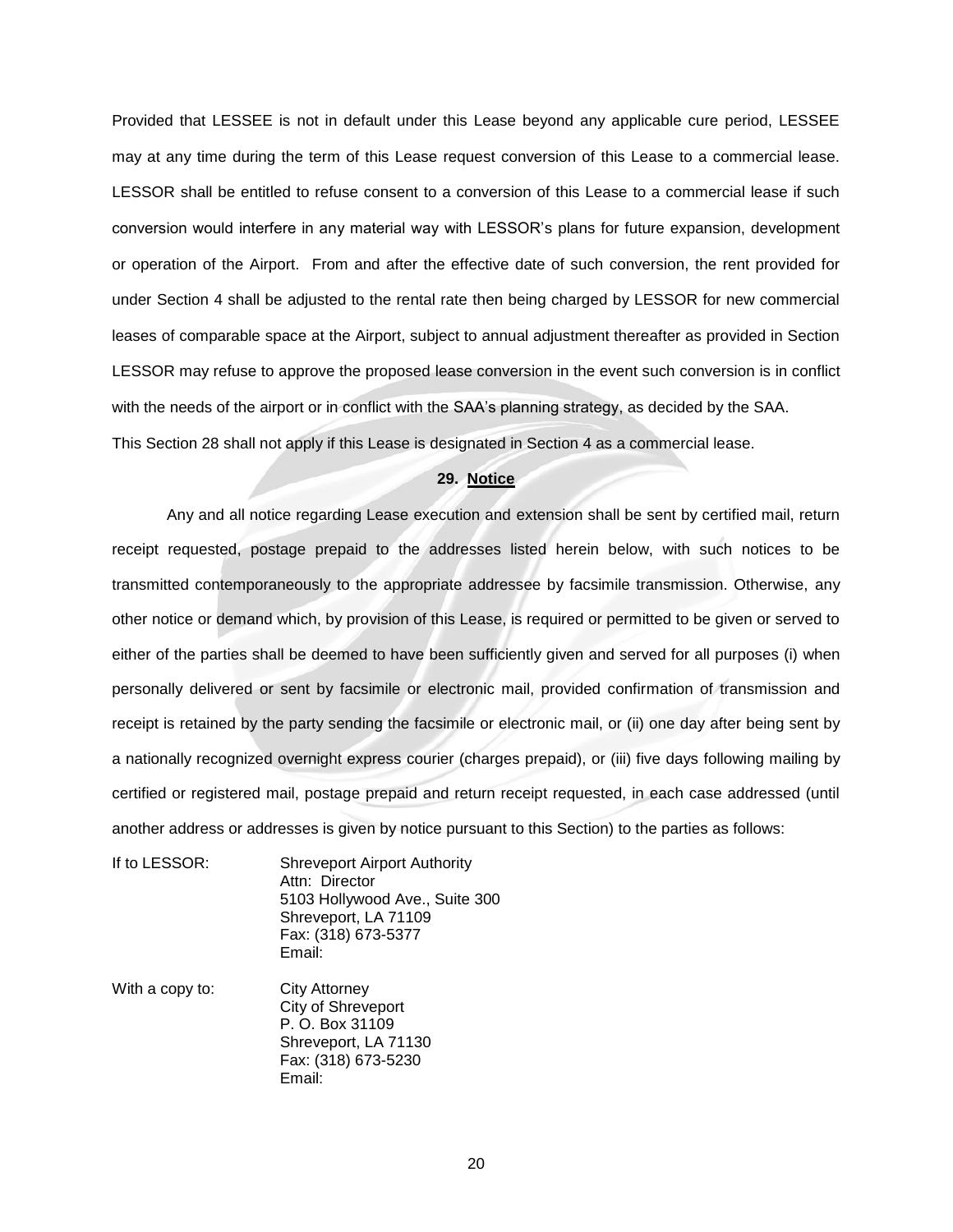If to LESSEE:

Each party must maintain with the other their current mailing information as listed above. Any party may change his or its notice mailing address, facsimile number, and email address by notice sent in accordance with this Section.